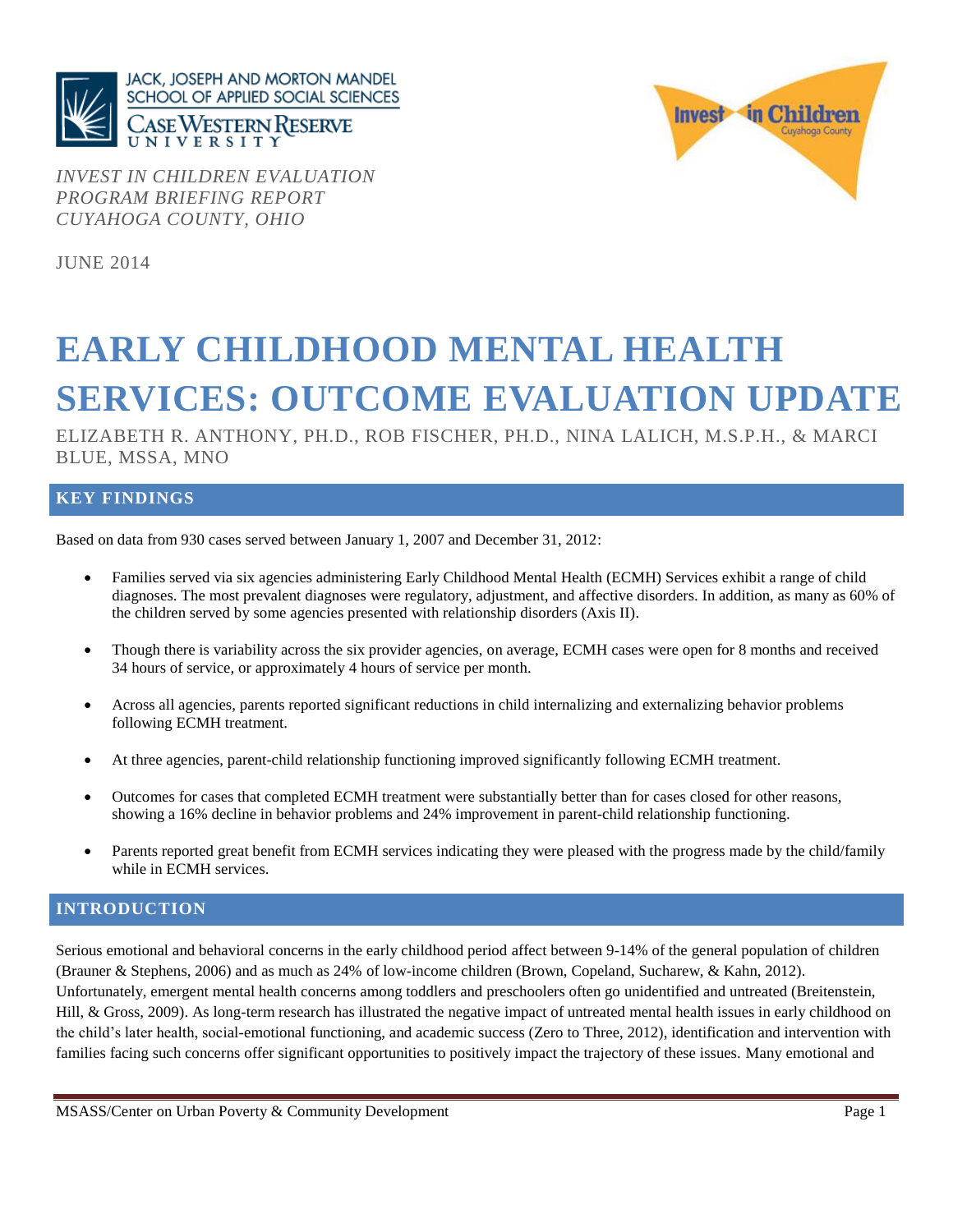behavioral concerns in early childhood are directly linked to parental coping, adjustment, and mental health issues (Huaqing Qi & Kaiser, 2003; Martin, McConville, Williamson, Feldman, & Boekamp, 2013; Stacks, 2005). Therefore, one promising treatment model involves treatment of the parent and child as a dyad.

As part of a larger community initiative on child well-being, the Early Childhood Mental Health (ECMH) pilot project effort became a part of the Cuyahoga County Office of Early Childhood/Invest in Children (IIC). ECMH services were delivered by six communitybased agencies in Cuyahoga County, Ohio. The current agencies are: Achievement Centers for Children, Applewood Centers, Inc., Beech Brook, and Guidestone. Bellefaire JCB and Positive Education Program offered ECMH services until June 30, 2011. Data from these two agencies are included in the analyses with a reminder that they ended their participation in this initiative early. Each agency offers a continuum of programs and services for young children and families dealing with physical, emotional, neurological and developmental disabilities that range in severity. The ECMH treatment models implemented by each agency vary slightly from site to site, but generally focus on the parent-child relationship from a strengths-based, child-centered, and developmentally appropriate approach. Some agencies have adapted psychodynamic therapy to the parent-child dyad while others have adopted a family-systems framework or a person-centered approach. Several agencies deliver services in the home.

This evaluation was designed to examine the delivery of service and changes in functioning among young children with mental health issues served by Achievement Centers for Children, Applewood Centers, Inc., Guidestone, Beech Brook, Bellefaire JCB, and Positive Education Program. Funding for this evaluation was provided by The Cleveland Foundation.

### **EVALUATION RESEARCH QUESTIONS**

This study addresses two key questions as they relate to ECMH services:

- 1. What are the characteristics of the children and families served with ECMH services?
- 2. Do children show improved functioning and mental health status following treatment?
- 3. For whom were ECMH services most effective?

### **METHOD**

 $\overline{a}$ 

The data for this evaluation were extracted from agency records by staff at each of the six community agencies and entered into an Excel file format provided by the evaluation team. The sample was comprised of ECMH prevention cases involving children under age 3 at the start of services (or between 3-4 years for case with no identified funding source) opened between January 1, 2007 and December 31, 2012. In total, data on 930 cases were available for analysis.

In addition to basic demographic information on each child and family, the outcome information collected by the agencies involved two standardized measures:

 $\bullet$  *Child Behavior Checklist* (CBCL)<sup>1</sup> – The CBCL is one of the most widely used, psychometrically sound measures in child psychology. The form, completed by a parent or parent surrogate, captures information on 20 competence items and 118 problem items using a  $0-1-2$  ( $0 =$  not true,  $1 =$  somewhat or sometimes true,  $2 =$  very true or often true) scale on behaviors in the past 6 months. The scale produces a reliable overall score, as well as two reliable subscales on internalizing (i.e., anxious, depressive, and overcontrolled) and externalizing (i.e., aggressive, hyperactive, noncompliant, and undercontrolled) behaviors. The CBCL raw scores are converted into normed values (i.e., T-Scores) using data from the scale developer. T-

 $1$  Achenbach, T. (1991). Child Behavior Check List. University of Vermont.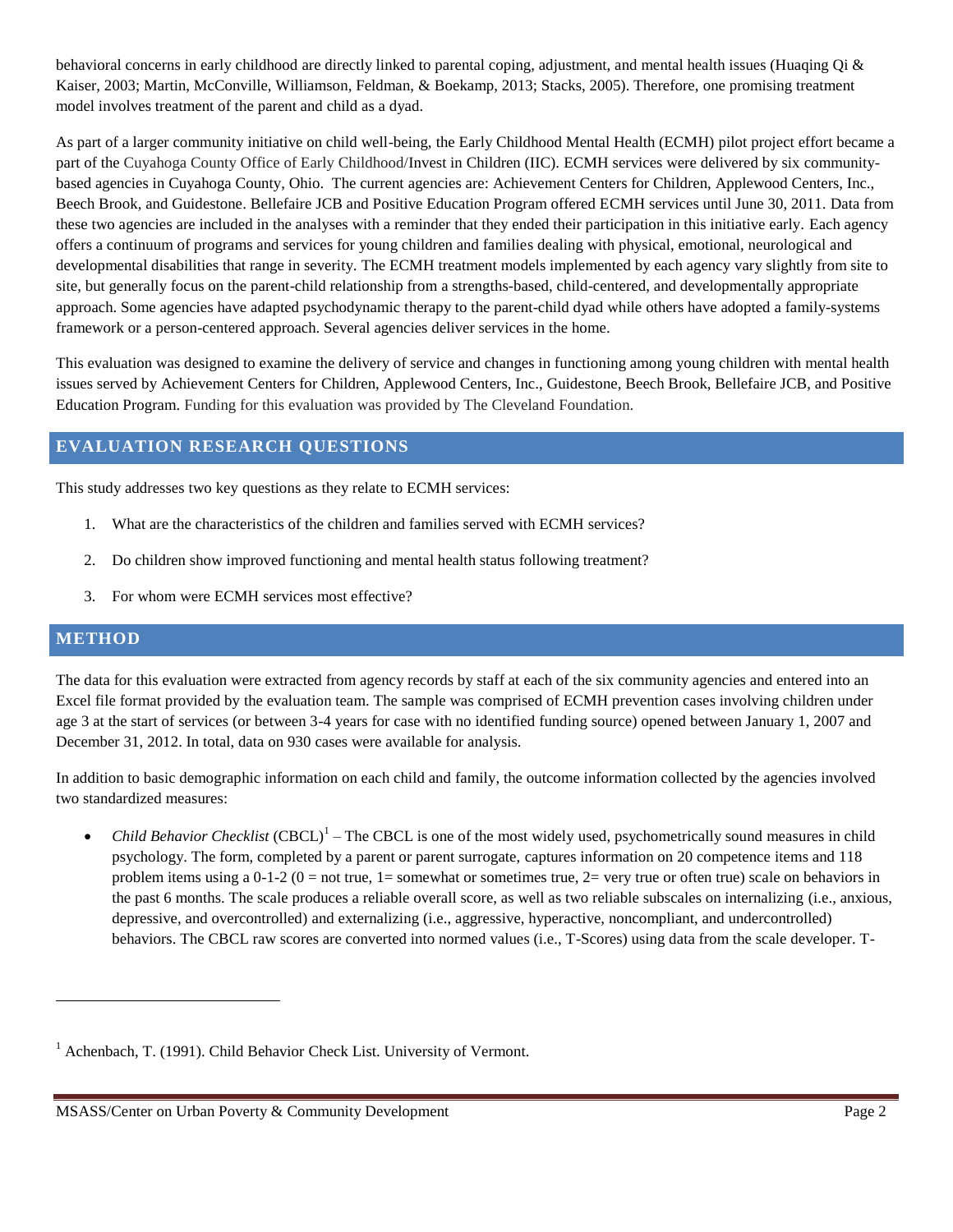Score values of less than 60 are considered subclinical, 60-63 are considered borderline clinical, and above 63 are considered clinical.

• *Parent-Infant Relationship- Global Assessment Scale* (PIR-GAS)<sup>2</sup> – The PIR-GAS is an assessment scale, completed by the early childhood mental health therapist, for children under the age of 6 that focuses on the global quality of the parentchild/infant relationship. Relationships are described along a continuum of 10 levels of adaptedness, from "well-adapted" to "severely impaired." PIR-GAS scores range from 0, indicating a severely impaired relationship, to 100, indicating a welladapted relationship. Relationships described by scores in the middle range (i.e., around 50) are affected by stressors but still maintain some adaptive qualities. Additionally, the 10 sub-ranges (i.e., documented maltreatment, grossly impaired, severely disordered, disordered, disturbed, distressed, significantly perturbed, perturbed, adapted, and well adapted) can be collapsed into three overarching categories: adapted (scores between 81-100), features of a disordered relationship (41-80), and disordered (0-40). The PIR-GAS has been shown to share concurrent validity with the CBCL for children age 1½- 5.

## **FINDINGS**

In total, 930 records were available for the present analysis. Baseline data for the cases are shown in **Tables A-C**. Data for cases opened in 2007 were combined with those opened in 2008 for ease of presentation.

### **EVALUATION RESEARCH QUESTION 1: WHAT ARE THE CHARACTERISTICS OF THE CHILDREN AND FAMILIES SERVED WITH ECMH SERVICES?**

**Table A** provides data on the number of cases opened per year by each agency and the referral source of the cases. Guidestone and Achievement Centers for Children served the majority of cases and both agencies substantially increased their caseloads from 2011 to 2012. In regard to the referral sources, from 2007 to 2012 Help Me Grow (HMG) provided the majority of referrals. Referrals from social service organizations and self-referrals were the next largest source of referrals.

### **Table A**

 $\overline{a}$ 

### **Percentage of Children Served by Provider and Referral Source**

|                                   | 2007 & 2008 | 2009        | 2010        | 2011        | 2012        | <b>Total</b> |
|-----------------------------------|-------------|-------------|-------------|-------------|-------------|--------------|
|                                   | $(N = 280)$ | $(N = 206)$ | $(N = 150)$ | $(N = 174)$ | $(N = 116)$ | $(N = 930)$  |
| <b>Provider</b>                   |             |             |             |             |             |              |
| Achievement Centers for Children  | 21.8        | 14.1        | 20.7        | 25.3        | 31.0        | 21.6         |
| Applewood Centers, Inc.           | 14.6        | 24.8        | 17.3        | 9.8         | 9.5         | 16.1         |
| <b>Beech Brook</b>                | 16.8        | 10.7        | 18.0        | 24.7        | 6.9         | 15.8         |
| <b>Bellefaire JCB</b>             | 12.5        | 3.4         | 8.0         | 3.4         | $\ast$      | 6.5          |
| Guidestone                        | 26.4        | 41.3        | 24.7        | 31.6        | 52.6        | 33.5         |
| <b>Positive Education Program</b> | 7.9         | 5.8         | 11.3        | 5.2         | $*$         | 6.5          |
| <b>Referral Source</b>            |             |             |             |             |             |              |
| Self/Parent                       | 12.1        | 13.6        | 14.7        | 12.6        | 8.6         | 12.6         |
| <b>Medical Provider</b>           | 6.4         | 4.9         | 2.7         | 4.0         | 9.5         | 5.5          |
| Social Service Organization       | 12.1        | 15.0        | 17.3        | 11.5        | 18.1        | 14.2         |
| (own agency)                      |             |             |             |             |             |              |
| Social Service Organization       | 7.9         | 5.8         | 14.7        | 27.6        | 16.4        | 13.2         |
| (other agency)                    |             |             |             |             |             |              |
| Help Me Grow Service Coordinator  | 27.5        | 25.2        | 14.7        | 20.7        | 25.9        | 23.3         |

 $2$  Zero to Three. (2005). Diagnostic Classification of Mental Health and Developmental Disorders of Infancy and Early Childhood, Revised (DC:0-3R).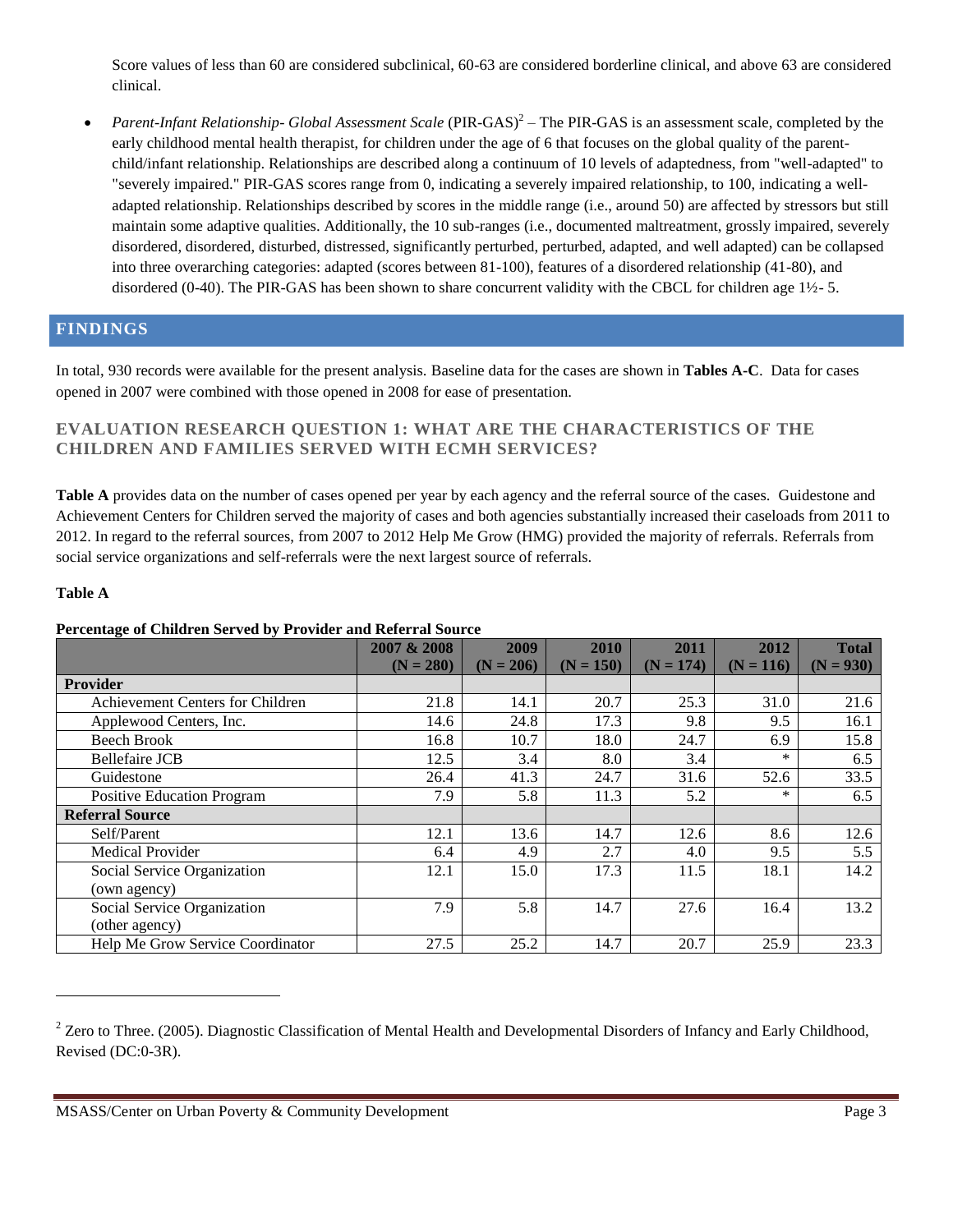| (own agency)                     |              |      |      |      |                       |                  |
|----------------------------------|--------------|------|------|------|-----------------------|------------------|
| Help Me Grow Service Coordinator | 30.7         | 28.2 | 33.3 | 14.9 | 11.2                  | 25.2             |
| (other agency)                   |              |      |      |      |                       |                  |
| Child Care Provider              | 0.4          | 1.U  | 0.7  | 0.0  | $0.0\,$               |                  |
| <b>Moms</b> First                | 0.0          |      | 0.7  | 0.0  | $\overline{ }$<br>1.1 | 0.6 <sub>1</sub> |
| Other                            | <u> 2. l</u> | 2.4  | 1.3  | 6.3  | 6.9                   |                  |
| Unknown/Missing                  | 0.7          | 2.4  | 0.0  | 2.3  | $\overline{ }$<br>1.1 |                  |

\* Bellefaire JCB and Positive Education Program stopped offering ECMH services as part of this initiative on June 30, 2011.

**Table B** provides summary data on characteristics of the children and families served by each agency. Across all agencies, the children who were the focus of services were majority male. The children ranged in age at the initiation of services from less than 1 year to over 5 years of age, but the majority of children were between 2 and 3 years of age at the start of service. Whereas Achievement Centers for Children, Beech Brook, Bellefaire JCB, Guidestone, and Positive Education Program tended to serve a relatively young population, with the vast majority of children under age 3, Applewood Centers served a slightly older population. Children served by Applewood, Guidestone, and Positive Education Program were primarily parented by a single caregiver. Achievement Centers, Beech Brook, and Bellefaire saw more two caregiver households. Across 4 of the 6 agencies, children were almost exclusively parented by a biological parent. Approximately 16% of children served by Beech Brook were cared for by a relative and 13.5% of children from Guidestone were living with foster parents or non-relatives.

**Table B** also provides summary data on the clinical diagnoses of children at the start of ECMH services. There is considerable variation in the frequency with which different disorders were diagnosed across the agencies. For example, at Applewood Centers and Beech Brook, children were most often diagnosed with disorders of affect whereas regulatory disorders were most frequently diagnosed at the remaining agencies. Similarly, Achievement Centers, Bellefaire, and Guidestone served a large number of children with Axis II diagnoses of relationship disorders, 57.7%, 56.7, and 46.2, respectively. Very few children (less than 14%) at the remaining three agencies received an Axis II diagnosis. Based on available data, it is difficult to determine whether this variation represents an actual difference in the populations of children serviced by each agency, a difference in the clinical orientation of therapists at each agency, or an artifact of Medicaid reimbursement realities.

Lastly, few parents were referred to adult mental health services by each agency but some (between 1.3% and 28.6%) were already referred or involved in treatment.

### **Table B**

| Percentage of Children Served by Demographic Characteristics |
|--------------------------------------------------------------|
|--------------------------------------------------------------|

|                                    | <b>Achievement</b> | <b>Applewood</b> |              |                     |                   | *Positive        |              |
|------------------------------------|--------------------|------------------|--------------|---------------------|-------------------|------------------|--------------|
|                                    | <b>Centers for</b> | Centers,         | <b>Beech</b> | <i>*</i> Bellefaire |                   | <b>Education</b> |              |
|                                    | <b>Children</b>    | Inc.             | <b>Brook</b> | JCB                 | <b>Guidestone</b> | <b>Program</b>   | <b>Total</b> |
|                                    | $(N=201)$          | $(N=150)$        | $(N=147)$    | $(N=60)$            | $(N=312)$         | $(N=60)$         | $(N=930)$    |
| Gender                             |                    |                  |              |                     |                   |                  |              |
| Male                               | 61.7               | 67.3             | 59.9         | 55.0                | 60.3              | 70.0             | 61.8         |
| Female                             | 37.8               | 32.0             | 40.1         | 45.0                | 39.1              | 30.0             | 37.8         |
| Missing/Unknown                    | 0.5                | 0.7              | 0.0          | 0.0                 | 0.6               | 0.0              | 0.4          |
| <b>Child's Age at Case Opening</b> |                    |                  |              |                     |                   |                  |              |
| Less than 12 months                | 7.5                | 4.0              | 0.0          | 1.7                 | 3.5               | 0.0              | 2.7          |
| $12 - 18$ months                   | 5.0                | 3.3              | 13.6         | 6.7                 | 8.7               | 11.7             | 7.4          |
| $19 - 23$ months                   | 15.4               | 9.3              | 15.0         | 13.3                | 14.7              | 11.7             | 12.7         |
| $24 - 35$ months                   | 58.7               | 44.0             | 57.8         | 55.0                | 67.6              | 65.0             | 59.5         |
| 36 - 47 months                     | 8.5                | 24.0             | 8.8          | 21.7                | 2.6               | 6.7              | 10.9         |
| 48 months or greater               | 5.0                | 14.7             | 4.8          | 1.7                 | 2.8               | 1.7              | 4.7          |
| Missing/Unknown                    | 0.0                | 0.7              | 0.0          | 0.0                 | 0.0               | 3.3              | 0.5          |
| <b>Number of Parents(s)</b>        |                    |                  |              |                     |                   |                  |              |
| /Caregivers(s) per Child           |                    |                  |              |                     |                   |                  |              |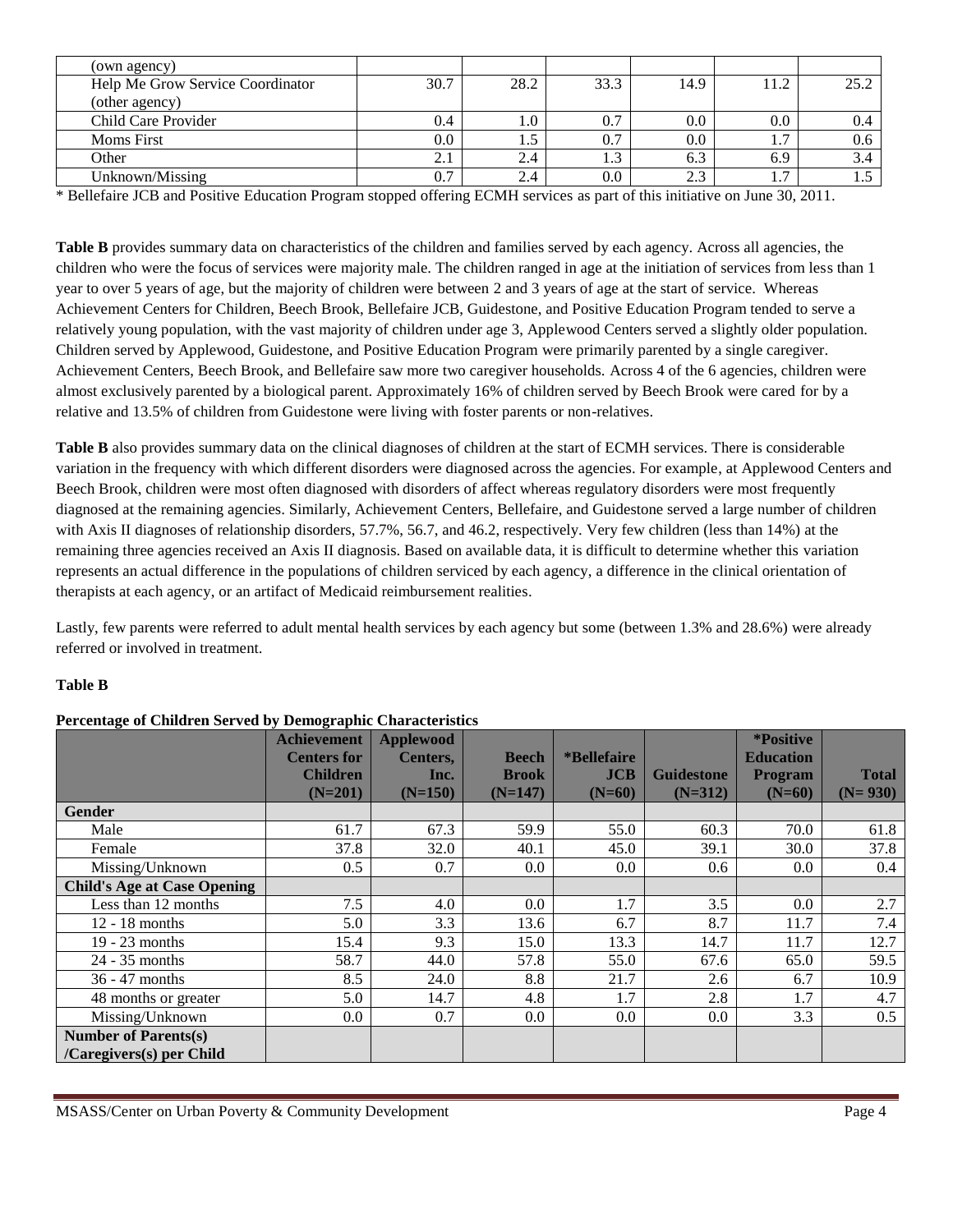| One                                 | 40.3              | $\overline{59.3}$ | 38.8    | 45.0              | 46.2             | $\overline{51.7}$ | 46.0             |
|-------------------------------------|-------------------|-------------------|---------|-------------------|------------------|-------------------|------------------|
| Two                                 | $\overline{59.7}$ | 36.7              | 50.3    | $\overline{51.7}$ | 40.4             | 45.0              | 46.7             |
| More than two                       | 0.0               | 2.0               | 6.8     | 1.7               | 1.9              | 3.3               | 2.4              |
| Missing/Unknown                     | 0.0               | 2.0               | 4.1     | $\overline{1.7}$  | 11.5             | 0.0               | 4.9              |
| <b>Relationship of Parents(s)</b>   |                   |                   |         |                   |                  |                   |                  |
| /Caregiver(s) to Child              |                   |                   |         |                   |                  |                   |                  |
| <b>Biological Parent</b>            | 87.1              | 90.0              | 73.5    | 86.7              | 76.9             | 86.7              | 81.8             |
| Relative                            | 4.0               | 4.0               | 15.6    | 3.3               | 6.7              | 6.7               | 7.0              |
| Foster Parent or Non-               | 9.0               | 2.7               | 7.5     | 8.3               | 13.5             | 6.7               | 9.0              |
| Relative                            |                   |                   |         |                   |                  |                   |                  |
| Missing/Unknown                     | 0.0               | 3.3               | 3.4     | 1.7               | 2.9              | 0.0               | $2.2\,$          |
| <b>Axis I: Clinical Disorders</b>   |                   |                   |         |                   |                  |                   |                  |
| 100: Traumatic Stress               | 4.0               | 2.7               | 4.8     | 5.0               | 6.1              | 6.7               | 4.8              |
| Disorder                            |                   |                   |         |                   |                  |                   |                  |
| 200: Disorders of Affect            | 5.0               | 40.7              | 40.1    | 30.0              | 20.8             | 23.3              | 24.4             |
| 300: Adjustment Disorder            | 10.9              | 9.3               | 19.7    | 10.0              | 16.7             | 6.7               | 13.7             |
| 400: Regulatory Disorder            | 32.8              | 10.0              | 19.7    | 35.0              | 34.0             | 51.7              | 29.0             |
| 500: Sleep Behavior                 | 1.0               | $\overline{1.3}$  | 1.4     | $\overline{3.3}$  | 0.6              | 0.0               | 1.1              |
| Disorders                           |                   |                   |         |                   |                  |                   |                  |
| 700: Disorders of Relating          | 1.0               | 1.3               | 3.4     | 5.0               | 3.2              | $\overline{1}1.7$ | $\overline{3.1}$ |
| and Communicating                   |                   |                   |         |                   |                  |                   |                  |
| Other                               | 1.5               | 3.3               | 4.1     | 0.0               | 1.0              | 0.0               | 1.8              |
| N/A                                 | 31.8              | 4.7               | 0.0     | 3.3               | 8.3              | 0.0               | 10.4             |
| Missing/Unknown                     | 11.9              | 26.7              | 6.8     | 8.3               | 9.3              | 0.0               | 11.6             |
| <b>Axis II: Relationship</b>        |                   |                   |         |                   |                  |                   |                  |
| <b>Classification</b>               |                   |                   |         |                   |                  |                   |                  |
| 901 - 905: Relationship             | $\overline{57.7}$ | 14.0              | 3.4     | $\overline{56.7}$ | 46.2             | 0.0               | 34.2             |
| Disorders                           |                   |                   |         |                   |                  |                   |                  |
| Missing/Unknown                     | 11.9              | 26.7              | 6.8     | 8.3               | 9.3              | 0.0               | 11.6             |
| <b>Axis I and Axis II Diagnosis</b> | 26.4              | 8.7               | 3.4     | 53.3              | 37.5             | 0.0               | 23.7             |
| $(\%$ yes)                          |                   |                   |         |                   |                  |                   |                  |
| <b>Parent referred for adult</b>    |                   |                   |         |                   |                  |                   |                  |
| mental health services              |                   |                   |         |                   |                  |                   |                  |
| Yes                                 | 6.0               | 0.0               | 0.7     | 1.7               | 2.6              | 6.7               | 2.8              |
| $\overline{No}$                     | 62.7              | 88.0              | 66.7    | 95.0              | 80.8             | 13.3              | 72.4             |
| Already referred /                  | 15.4              | 1.3               | 28.6    | 1.7               | 14.1             | 11.7              | 13.7             |
| involved                            |                   |                   |         |                   |                  |                   |                  |
| Missing                             | 15.9              | 10.7              | 4.1     | 1.7               | 2.6              | 68.3              | 11.2             |
| <b>Parent referred for</b>          |                   |                   |         |                   |                  |                   |                  |
| substance abuse services            |                   |                   |         |                   |                  |                   |                  |
| Yes                                 | 0.0               | $0.0\,$           | $0.0\,$ | 0.0               | $0.0\,$          | 0.0               | $0.0\,$          |
| No                                  | 83.1              | 89.3              | 86.4    | 98.3              | 94.2             | 8.3               | 84.5             |
| Already referred /<br>involved      | 1.0               | 0.0               | 9.5     | 0.0               | 2.6              | 0.0               | 2.6              |
| Missing                             | 15.9              | 10.7              | 4.1     | 1.7               | $\overline{3.2}$ | 91.7              | 12.9             |
|                                     |                   |                   |         |                   |                  |                   |                  |

\* Bellefaire JCB and Positive Education Program stopped offering ECMH services as part of this initiative on June 30, 2011.

Using matched data from the ChildHood Integrated Longitudinal Data (CHILD) system, we explored cross-system involvement, specifically with the Division of Child and Family Services (DCFS), among ECMH service recipients before treatment (n=930), during treatment (using only children with a case closure date, n=756), and after treatment (n=215). After treatment was defined as the 12 months following ECMH case closure. Our definition excludes cases closed during 2012 as the data to follow them for 12 months are not yet available. Approximately 99% of the total sample could be matched to the CHILD system. Before engaging in ECMH treatment, 39% of children had a child maltreatment report of which 12% were substantiated/indicated claims. During treatment, 13%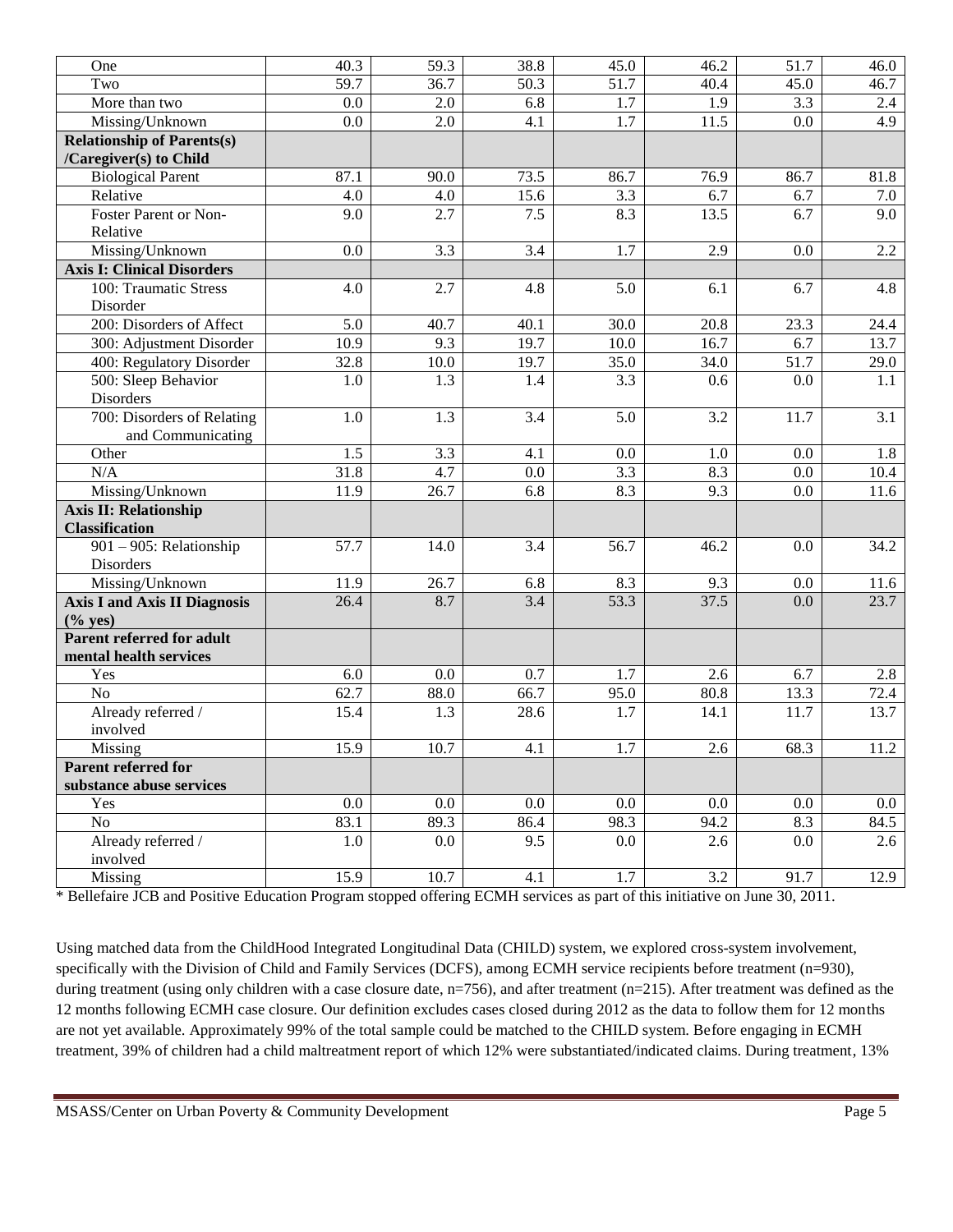of children had a report and 2% of these reports were substantiated. Similarly, after treatment, 13% of children had a DCFS report and 2% of these reports were substantiated. Data were not unduplicated; that is, a child could have had a report before, during, and after treatment. Post-treatment DCFS involvement will increase as additional cases complete ECMH treatment and as 2013 DCFS data become available. In terms of overall involvement with DCFS, over half the sample (54%) had an open case. Open case includes being an alleged child victim, being the sibling of an alleged child victim, and living in a family in need of service.

### **Figure A: Location of Children Served by the ECMH Program**



**Figure A** shows the residences of the children served between 2007 and 2012, based on matched data in the IIC Child Data Registry. Of the 930 children included in the analyses, 901 or 96.9% were geocoded for this map. The distribution shows that though children are heavily clustered within the urban center of the county, they are distributed throughout the inner-ring and out-ring suburbs as well. This distribution confirms that early childhood mental health needs are widespread across the region.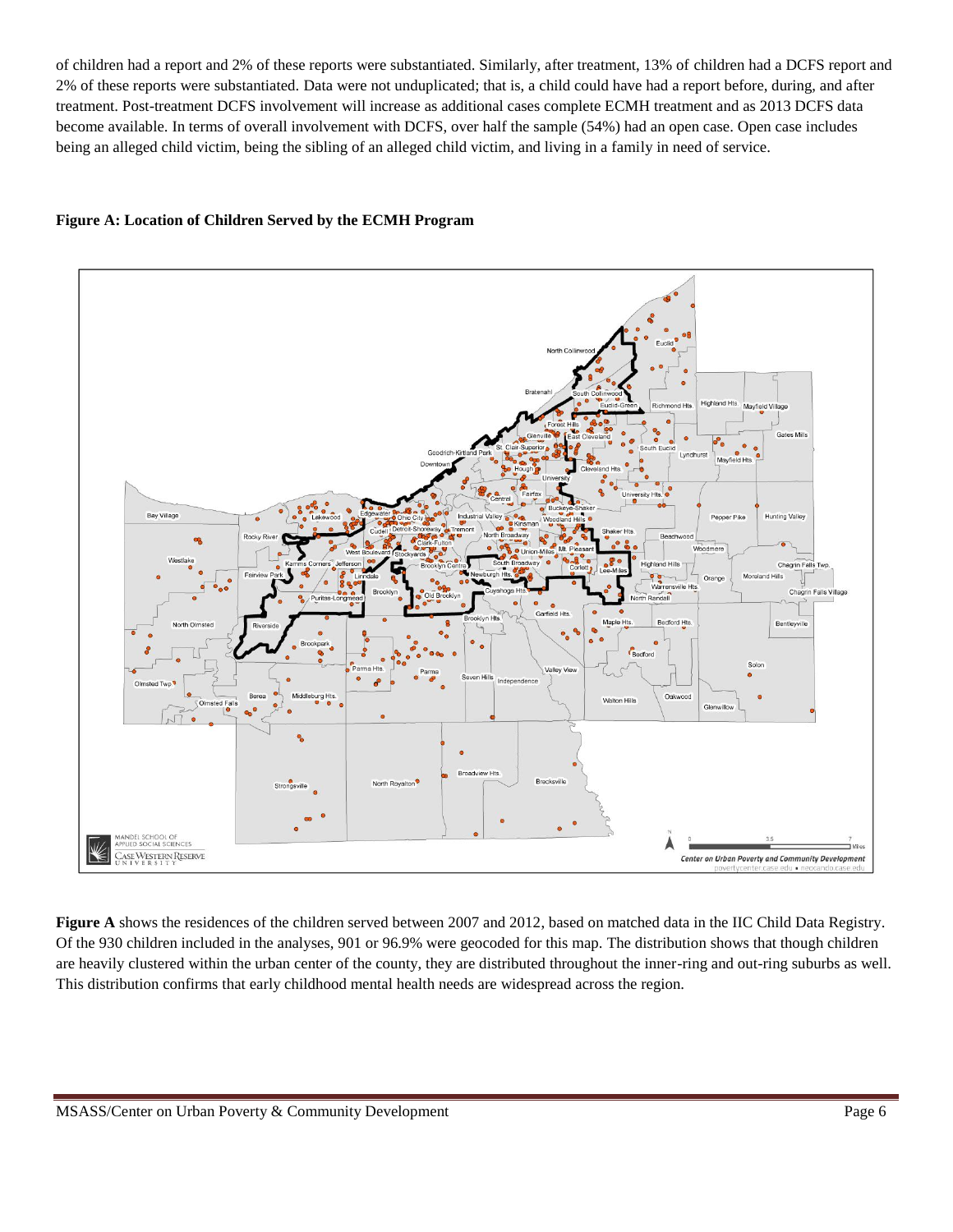### **SERVICE CHARACTERISTICS**

Data on the amount and duration of ECMH service delivery by agency are available for cases that were administratively closed as of December 31, 2012 ( $n = 751$ ; see **Table C**). Data are available for a subset of closed cases ( $n = 591$ ) on the number of service units received (equivalent to a service hour) and for the entire set on the length of time (in months) a case was in service.

The mean length of time a case was open ranged from 4.3 months (Bellefaire JCB) to 10.7 months (Achievement Centers for Children; see **Table C**). Similarly, the average number of service units delivered differed significantly by agency from 20.4 hours (Guidestone) to 119.7 hours (Positive Education Program). While there was marked variation among providers on case length and service units delivered, over 60% of cases received less than 12 months of service at each agency and very few children received 24 or more months of ECMH service. The majority of children served at Achievement Centers, Beech Brook and Guidstone received between 0 and 30 hours of service. The majority of children served by Bellefaire and Positive Education Program received between 30 and 90+ hours of service.

Based on data from closed cases, there was marked variability in treatment completion across agencies (e.g., 66.7% of cases at Bellefaire as compared to 14.5% at Applewood Centers). However, anecdotal information from ECMH providers revealed that many providers marked a child as 'transitioned to other program' when their funding stream changed from IIC to Medicaid. This typically happened when the child turned three, as Medicaid funding for mental health service is not available for children under 3-years of age. Therefore, in the majority of instances, 'transitioned to other program' reflects a change in payment, not treatment.

Successful treatment completion may be related to length of service. For example, approximately 67% of cases at Bellefaire were categorized as completed and Bellefaire's average length of treatment was nearly 2 months shorter than the next agency. In addition, 70% of Bellefaire's cases were served for less than 6 months, a much higher percentage than any other agency. At all agencies except for Bellefaire, more cases were categorized as non-completion than completion. In many cases, the family withdrew from service before treatment was completed, upwards of 54% in some cases. Another common reason for case closure was that the child transitioned to another program or that the family was unable to be located.

To better understand differences among families who completed treatment and those who did not, we created two groups of families based on reason for case closure (treatment completed, n=225 vs. family withdrew from service, family declined service, family moved, unable to locate family, and noncompletion: other, n=347). We did not include the remaining reasons for case closure because they suggest the family never engaged in service, or the child was continuing to receive ECMH services elsewhere, or ECMH services were no longer appropriate given the child's age. There was a statistically significant mean difference in the average length of treatment (in months) between the two groups of families. Families who completed treatment received an average of M=10.1 (*SD*=6.9) months of service whereas families who disengaged received an average of M=6.5 (*SD*=5.2) months. However, as families could have remained 'active' without actually receiving service, we also looked at group differences in terms of the number of actual service units received. Families who completed treatment received more units of service (M=46.9, *SD* =45.0) than families who did not complete treatment,  $(M=17.1, SD=17.8)$ .

We also explored the relationship between child problem behavior severity (as measured by parent-reported CBCL) and treatment completion by creating two groups of children. One group consisted of children whose CBCL scores fell into the subclinical range. The other group included children whose CBCL scores fell into the borderline or clinical ranges. Chi-square analyses suggest problem behavior severity and treatment completion are not related; all children, regardless of whether their scores on the internalizing, externalizing, and total CBCL fell into the subclinical or borderline/clinical ranges were equally likely to successfully complete ECMH treatment.

### **Table C**

| <b>Characteristics of Service Delivery</b> |                    |                  |              |             |                   |                  |              |
|--------------------------------------------|--------------------|------------------|--------------|-------------|-------------------|------------------|--------------|
|                                            | <b>Achievement</b> | <b>Applewood</b> |              |             |                   | *Positive        |              |
|                                            | <b>Centers for</b> | <b>Centers.</b>  | <b>Beech</b> | *Bellefaire |                   | <b>Education</b> |              |
|                                            | <b>Children</b>    | lnc.             | Brook        | JCB         | <b>Guidestone</b> | <b>Program</b>   | <b>TOTAL</b> |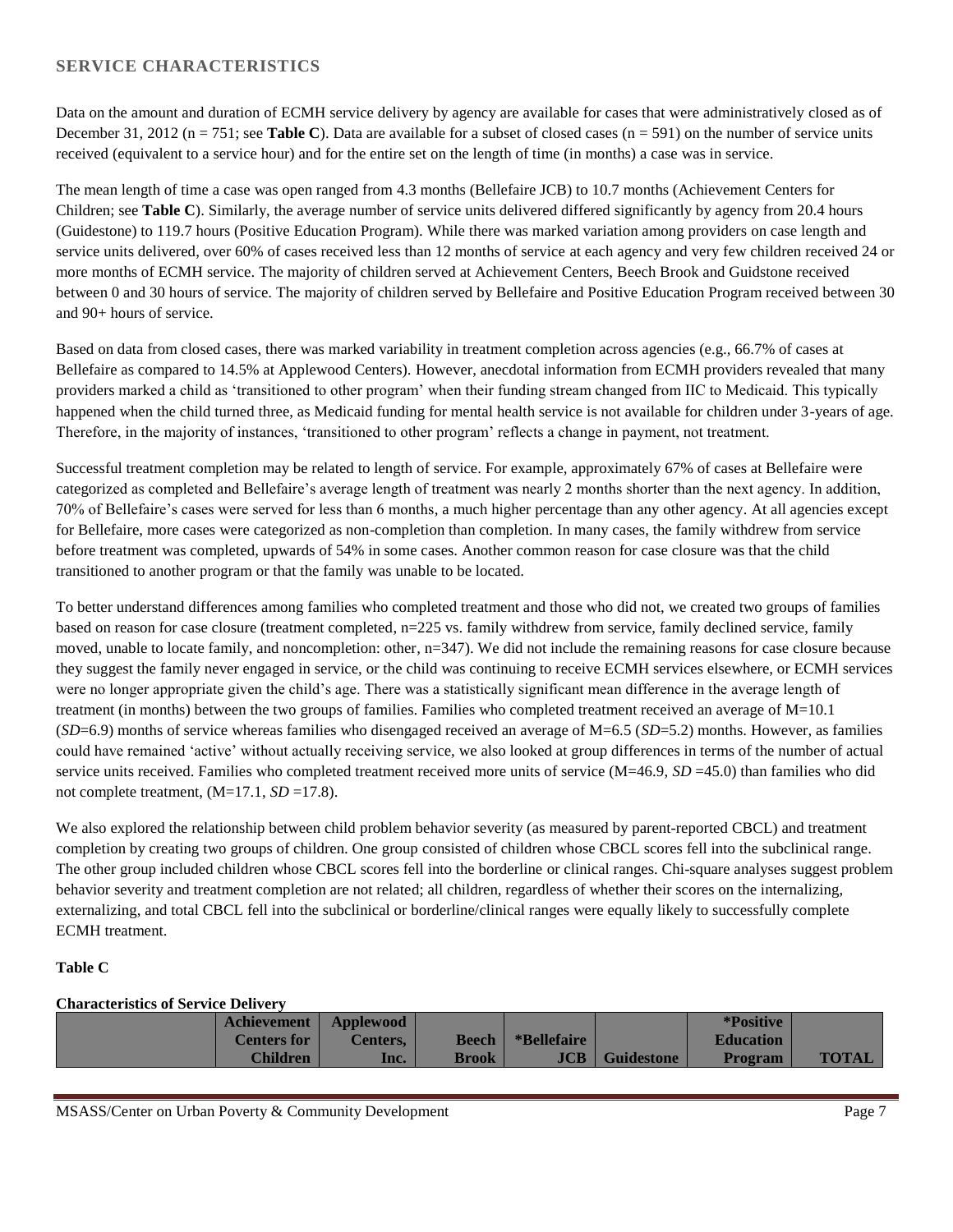| <b>Length of service</b> |                   |                  |                  |                   |                   |                         |             |
|--------------------------|-------------------|------------------|------------------|-------------------|-------------------|-------------------------|-------------|
| delivery                 | $(n=153)$         | $(n=133)$        | $(n=113)$        | $(n=60)$          | $(n=248)$         | $(n=44)$                | $(N=751)$   |
| $< 6$ months             | 33.3              | 30.4             | 43.4             | 70.0              | 54.0              | 13.6                    | 42.9        |
| $6 - 11$ months          | 28.8              | 44.4             | 32.7             | 26.7              | 35.9              | 47.7                    | 35.5        |
| 12 - 17 months           | 19.0              | 12.6             | 17.7             | 3.3               | 7.3               | 27.3                    | 13.0        |
| 18 - 23 months           | 11.1              | 8.9              | 2.7              | 0.0               | 2.8               | 9.1                     | 5.7         |
| $24+$ months             | 7.8               | 3.7              | 3.5              | 0.0               | 0.0               | 2.3                     | 2.9         |
| Mean $(SD)$              | 10.7(8.1)         | 9.3(6.7)         | 7.9(6.2)         | 4.3(2.9)          | 6.1(4.2)          | $\overline{10.6}$ (5.4) | 8.0(6.3)    |
| <b>Number of service</b> |                   |                  |                  |                   |                   |                         |             |
| units delivered          | $(n=143)$         | $(n = **)$       | $(n=105)$        | $(n=59)$          | $(n=244)$         | $(n=40)$                | $(N=591)$   |
| $<$ 15 hours             | 32.2              |                  | 49.5             | 15.3              | 44.3              | 7.5                     | 37.4        |
| 15-29 hours              | 26.6              |                  | 23.8             | 18.6              | $\overline{32.8}$ | 12.5                    | 26.6        |
| 30-59 hours              | 27.3              |                  | 20.0             | 30.5              | 20.5              | 15.0                    | 22.4        |
| 60-89 hours              | 8.4               |                  | 4.8              | 8.5               | 2.0               | 15.0                    | 5.7         |
| 90+ hours                | $\overline{5.6}$  |                  | 1.9              | 27.1              | 0.4               | 50.0                    | 7.9         |
| Mean $(SD)$              | 33.4 (35.0)       |                  | 22.5(21.0)       | 52.4(39.4)        | 20.4(16.4)        | 119.7 (103.9)           | 33.9 (44.8) |
| <b>Reason for case</b>   |                   |                  |                  |                   |                   |                         |             |
| closure                  | $(n=149)$         | $(n=136)$        | $(n=102)$        | $(n=57)$          | $(n=248)$         | $(n=44)$                | $(N=736)$   |
| Treatment                | 45.1              | 14.5             | 26.5             | 66.7              | 24.2              | 18.2                    | 30.0        |
| completed                |                   |                  |                  |                   |                   |                         |             |
| Child transitioned       | 3.3               | 14.5             | $\overline{5.3}$ | $\overline{0.0}$  | $\overline{29.0}$ | 47.7                    | 16.4        |
| to other program         |                   |                  |                  |                   |                   |                         |             |
| Child aged out           | $\overline{0.0}$  | $\overline{0.0}$ | $\overline{1.8}$ | 0.0               | 6.5               | 2.3                     | 2.5         |
| $($ >48 months)          |                   |                  |                  |                   |                   |                         |             |
| Family declined          | 1.3               | 3.6              | 0.0              | $\overline{1.7}$  | 5.6               | 2.3                     | 3.0         |
| service                  |                   |                  |                  |                   |                   |                         |             |
| Referred, but            | $\overline{0.0}$  | 1.4              | 0.0              | $\overline{1.7}$  | $\overline{0.8}$  | 0.0                     | 0.7         |
| never engaged in         |                   |                  |                  |                   |                   |                         |             |
| service                  |                   |                  |                  |                   |                   |                         |             |
| Family withdrew          | 15.0              | 53.6             | 42.5             | $\overline{11.7}$ | 22.6              | $\overline{20.5}$       | 28.7        |
| from service             |                   |                  |                  |                   |                   |                         |             |
| Family moved             | 3.9               | 0.7              | 8.0              | $\overline{3.3}$  | 3.6               | 0.0                     | 3.6         |
| Unable to locate         | $\overline{22.2}$ | $\overline{4.3}$ | 0.0              | 10.0              | 0.4               | 6.8                     | 6.6         |
| family                   |                   |                  |                  |                   |                   |                         |             |
| Noncompletion:           | $\overline{5.2}$  | $\overline{5.8}$ | 0.0              | 0.0               | $\overline{5.6}$  | 0.0                     | 4.0         |
| Other                    |                   |                  |                  |                   |                   |                         |             |
| Missing                  | 3.9               | 1.4              | 15.9             | 5.0               | $\overline{1.6}$  | 2.3                     | 4.5         |

\* Bellefaire JCB and Positive Education Program stopped offering ECMH services as part of this initiative on June 30, 2011. \*\*Data on service units not available for this analysis.

### **EVALUATION RESEARCH QUESTION 2: DO CHILDREN SHOW IMPROVED FUNCTIONING AND MENTAL HEALTH STATUS FOLLOWING TREATMENT?**

Outcome data relating to child behavior and the parent-child relationship were collected by the providers. Due to measure administration practices across agencies, the amount of time elapsed between baseline and follow-up measure administration varied substantially across agencies. However, on average, CBCL follow-up assessments were administered 7.9 months (*SD*= 6.5 months) after baseline CBCL administration and PIR-GAS follow-up tests were given 7.5 months (*SD*=6.0 months) after baseline PIR-GAS administration. **Figures B-I** present data on child behavior from the CBCL as rated by parents at baseline and follow-up. The providers reported the subscale and total CBCL scores only, not the item-level data. Sample sizes are quite varied across the provider agencies. In regard to the subscales, of note is the considerable variation in the severity of child behavior problems at baseline among the various agencies. **Figures J-K** present data on the parent-child relationship from the PIR-GAS as rated by ECMH providers at baseline at follow-up.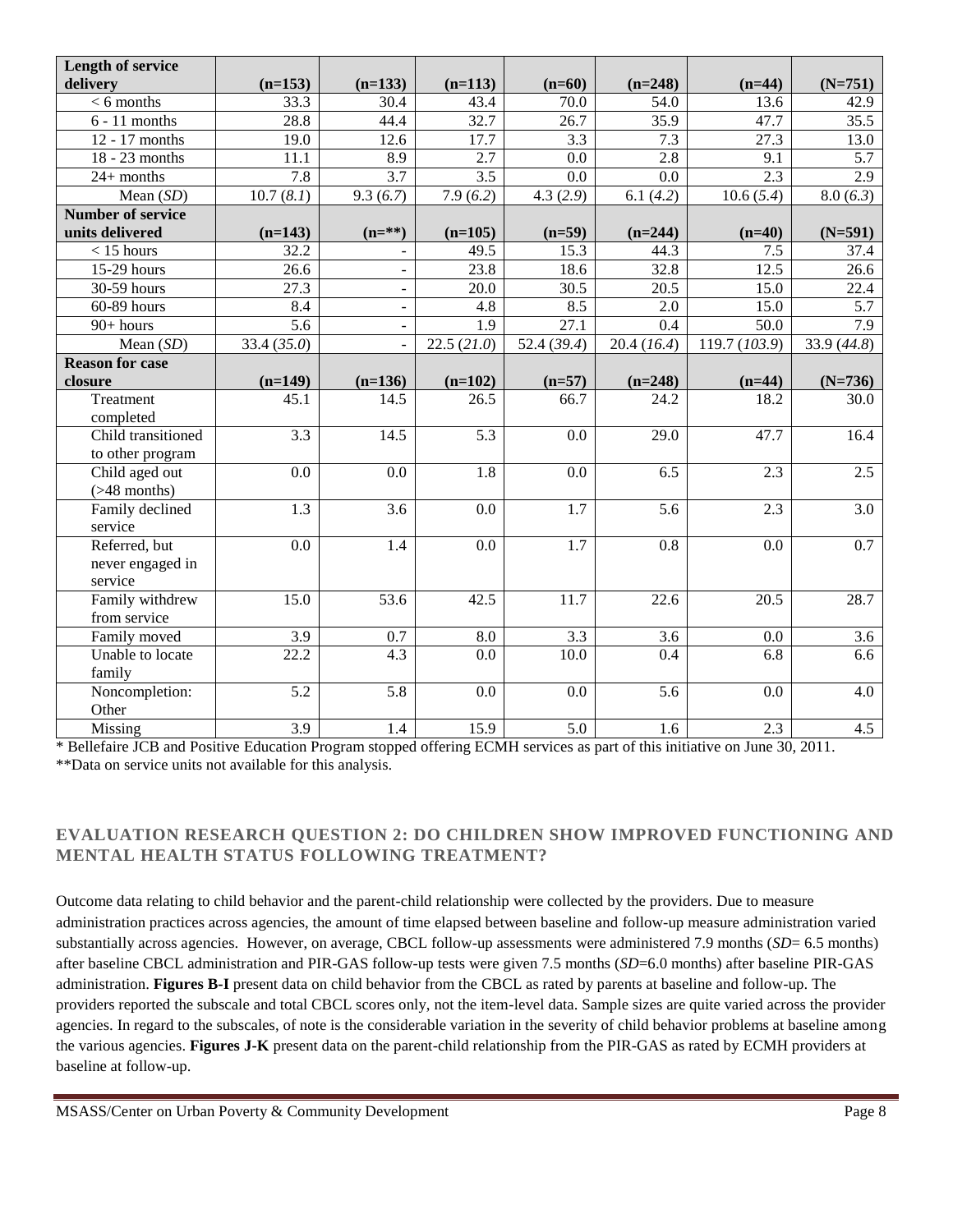

**Figure B. Parent-reported CBCL Internalizing Subscale mean change from baseline to follow-up** 

At each agency, parents reported an overall decline in internalizing behavior problems (see **Figure B**). Across all cases with data available from baseline and follow-up time points  $(n = 539)$ , a statistically significant 6.5% decline in internalizing problems was observed. Analysis of behavior change by case closure status revealed statistically significant differences. On average, families who successfully completed treatment saw an additional 7.7 point decline in child internalizing problems as compared to families who withdrew from treatment prematurely.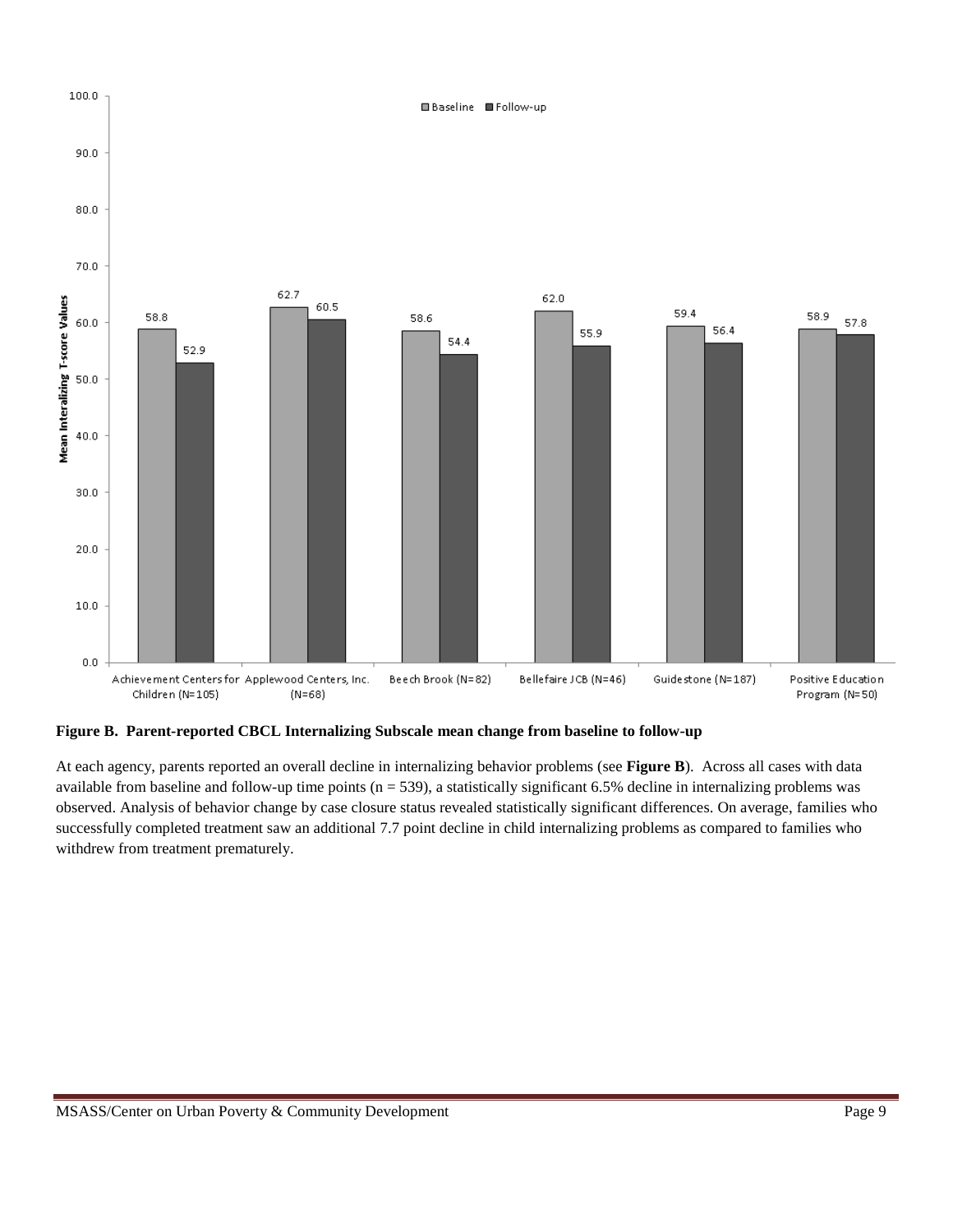

**Figure C. Parent-reported CBCL Externalizing Subscale mean change from baseline to follow-up**

At each agency, parents reported an overall decline in externalizing behavior problems (see **Figure C**). Across all cases with data available from baseline and follow-up time points  $(n = 539)$ , a statistically significant 8.5% decline in externalizing problems was observed. On average, child externalizing problems decreased by 11.5 more points among families who completed treatment as compared to families who withdrew from service early. This is a statistically significant difference.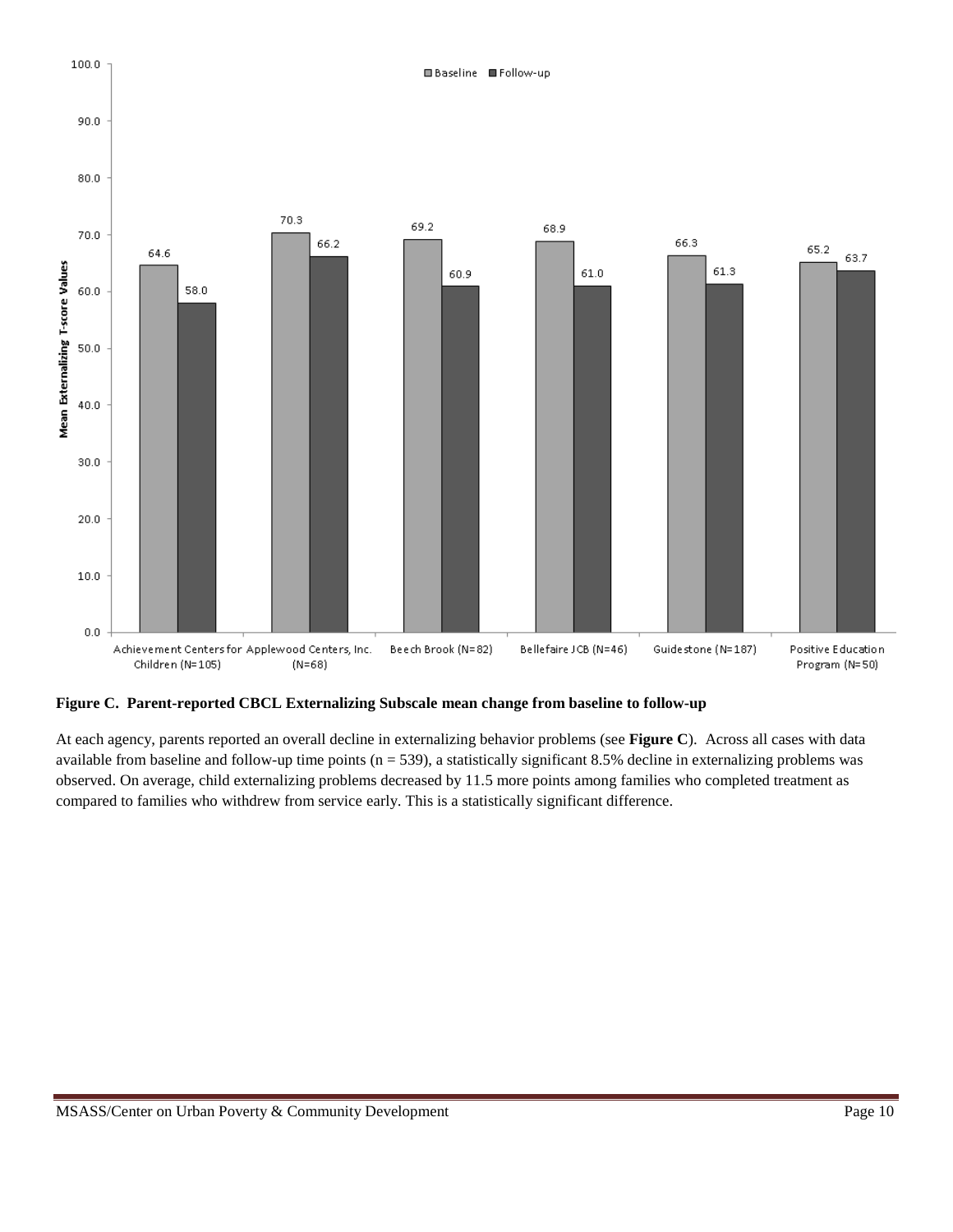

**Figure D. Parent-reported CBCL Total Score mean change from baseline to follow-up**

At each agency, parents reported an overall decline in total behavior problems (see **Figure D**). Across all cases with data available from baseline and follow-up time points (n = 538), a statistically significant 8.3% decline in total behavior problems was observed. Families who completed treatment saw greater problem behavior reduction than families who withdrew from service (statistically significant 10.5 point mean difference).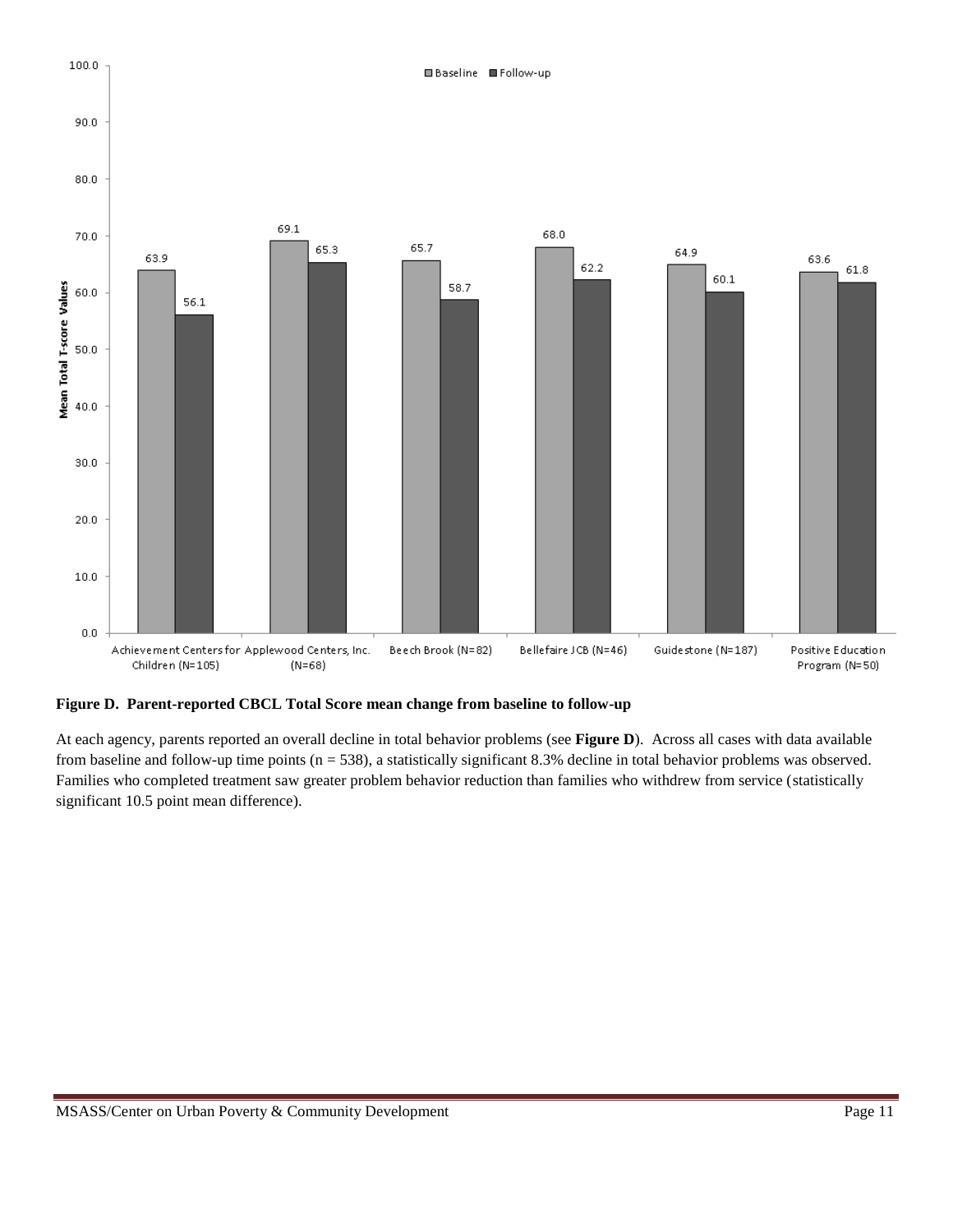#### subclinical ■Borderline clinical ■Clinical



### **Figure E. Percent of sample scoring within subclinical, borderline clinical and clinical ranges on CBCL internalizing subscale at baseline and follow-up by agency**

As illustrated by **Figure E**, agencies served children whose behavior problems ranged in severity at baseline. For example, Applewood Centers and Bellefaire JCB served proportionately more children whose parents reported their internalizing behavior problems in clinical range than the other four agencies. However, each agency served a significant number of children in the subclinical range. Across all six ECMH providers the percent of children scoring within the subclinical range increased from baseline to follow-up while the percent of children scoring within the clinical range decreased from baseline to follow-up CBCL administration.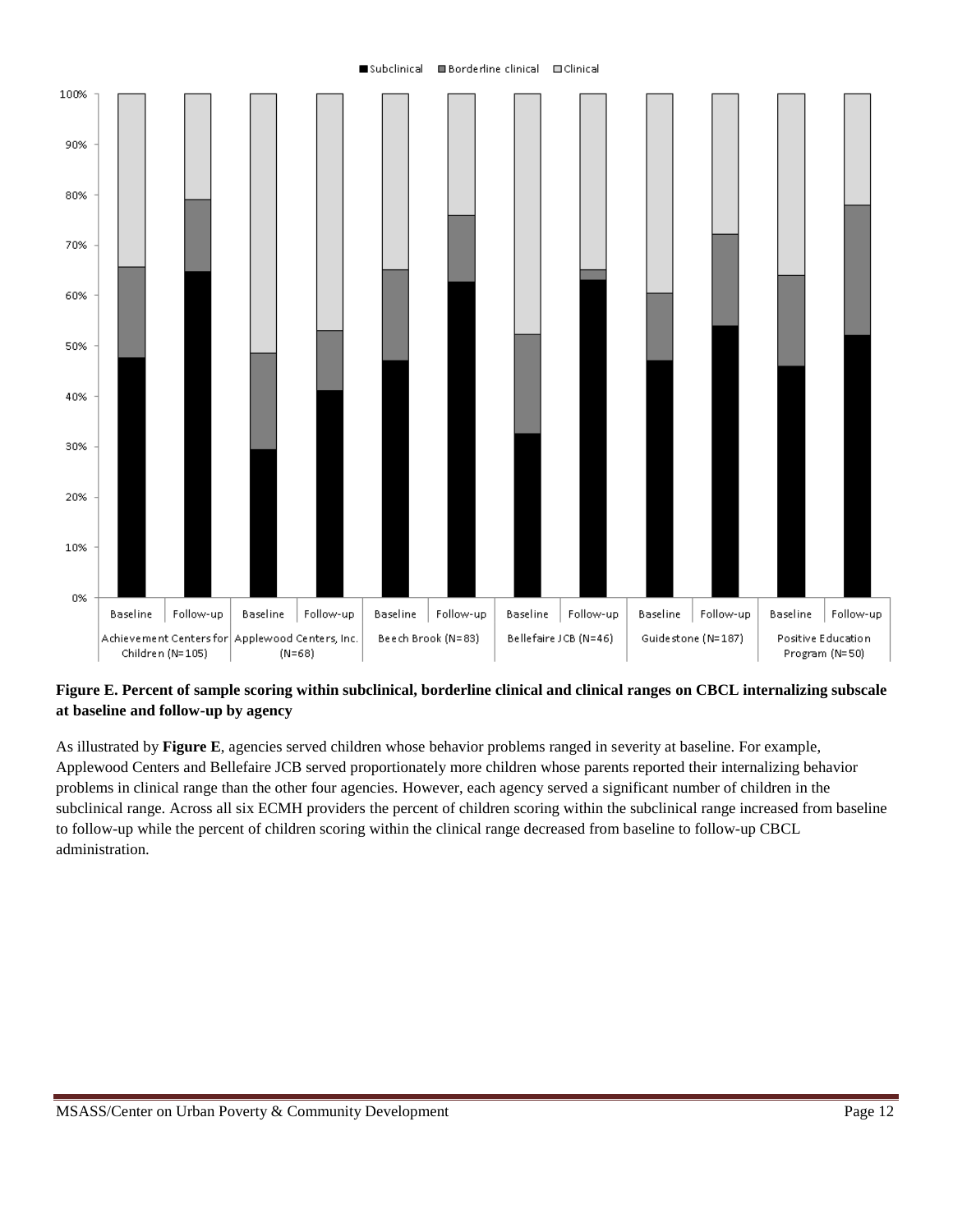#### ■Borderline clinical ■Clinical subclinical



### **Figure F. Percent of sample scoring within subclinical, borderline clinical and clinical ranges on CBCL externalizing subscale at baseline and follow-up by agency**

Comparing **Figure F** to the previous figure (**Figure E**) highlights that proportionately more children served by each agency presented with more severe externalizing than internalizing behavior problems according to parent-reported CBCL score. That is, the percent of children scoring within the clinical range on the externalizing subscale is greater than the percent of children scoring within the clinical range on the internalizing subscale. Applewood Centers and Beech Brook recruited proportionately more children within the clinical range than the other four agencies. Five of the six providers decreased the percent of children scoring within the clinical range and increased the percent of children scoring within the subclinical range from baseline to follow-up; however, at follow-up between 33.3-58.8% of children served across all agencies still evidenced externalizing behavior problems in the clinical range.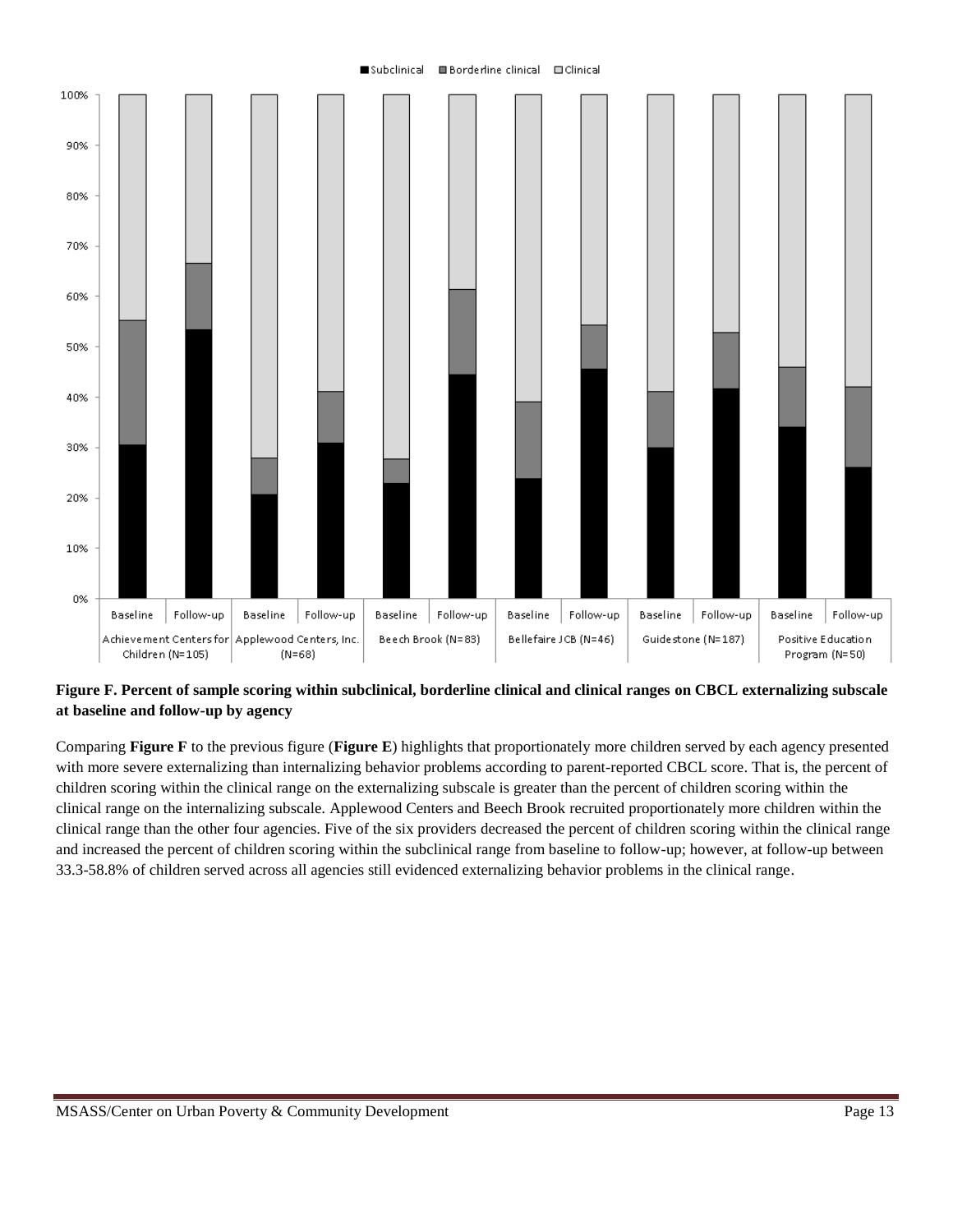### ■Subclinical ■Borderline clinical ■Clinical



### **Figure G. Percent of sample scoring within subclinical, borderline clinical and clinical ranges on CBCL total scale at baseline and follow-up by agency**

Again, there is great variability in problem behavior severity across agencies at baseline (see **Figure G**). As with internalizing and externalizing subscales, the percent of children evidencing total behavior problems in the clinical range decreased while the percent of children evidencing problems in the subclinical range increased from baseline to follow-up.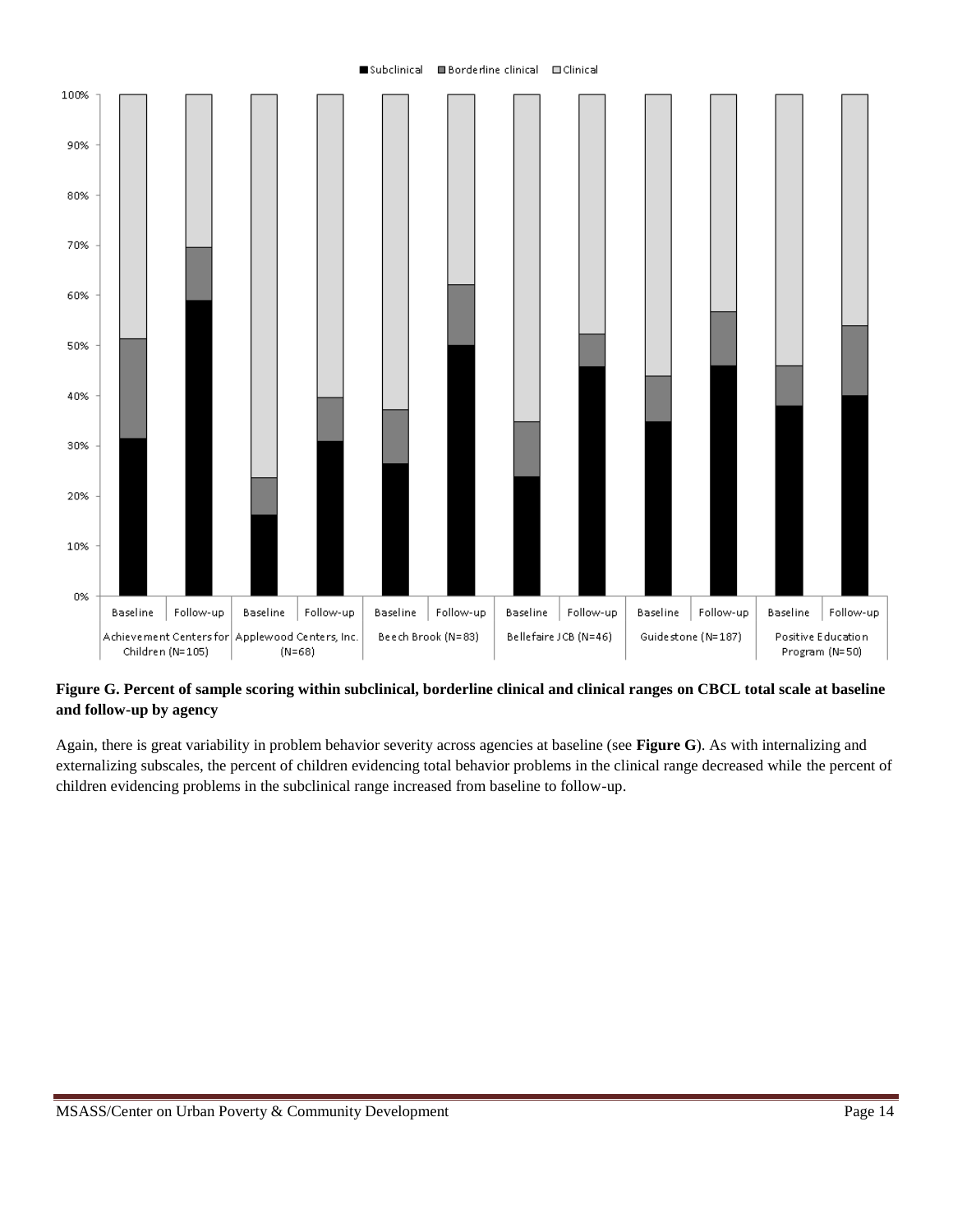

**Figure H. CBCL subscale and total score within child categorical change from baseline to follow-up by agency**

**Figure H** shows the percent of children whose problem behavior improved, stayed the same, or worsened from baseline to follow-up. Subclinical, borderline clinical, and clinical ranges were used to explore problem behavior change. Therefore, children categorized as 'improved' moved from a more severe to less severe problem behavior range (e.g., clinical to borderline range). Children whose behavior was categorized as 'worsened' moved from a less severe to a more severe behavioral range (e.g., borderline to clinical range). Across all agencies, at least 12% of children were categorized as 'improved'; however, some agencies (Beech Brook) saw as many as 39.8% of children served improve. A smaller percentage of children at each agency decompensated from baseline to followup. Between 3.7% (Beech Brook) and 22% (Positive Education Program) of children demonstrated behavior problems considered more severe at follow-up as compared to their baseline levels of functioning.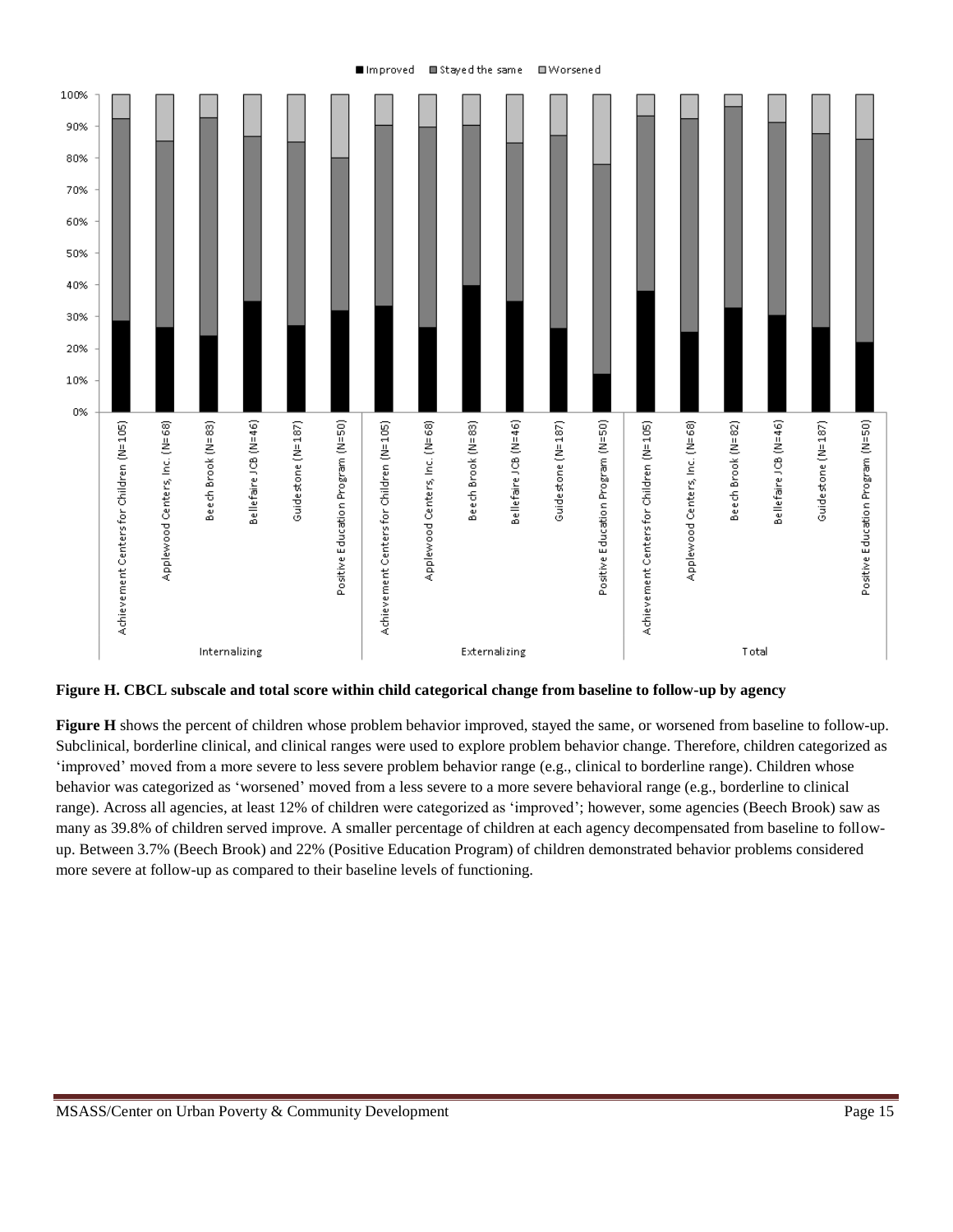

**Figure I. CBCL subscale and total score within child categorical change from baseline to follow-up by agency without children categorized as subclinical at baseline**

As shown in **Figures E-G**, agencies served a significant number of children in the subclinical range according to parent-reported CBCL internalizing, externalizing, and total scale scores. **Figure I** presents within child change without the children who were categorized as subclinical at baseline. Without the inclusion of subclinical children, rates of child improvement are more variable across agencies. In addition, some agencies appear to have more success with certain behavioral problems. For example, Achievement Centers and Positive Education Program saw proportionately more children served improve on the internalizing scale while Beech Brook saw the best outcomes for externalizing behavior problems. There was more variability in child outcomes on the externalizing than internalizing scale. Unfortunately, some children still decompensated, evidencing more behavior problems at follow-up than at baseline according to parent-report. This was particularly true for Bellefaire and Applewood Centers on internalizing behavior. We explored this group of children in greater detail to better understand their demographic profile. Proportionately more children who decompensated were referred to ECMH from "other" sources. For example, while approximately 1.3% of the total sample was referred to from 'other' referral sources, 9.1% of the children who decompensated on the Total CBCL scale were referred from 'other' sources. Further, proportionately more children who decompensated were closed out as 'transitioned to other program.' It is unclear whether this reflects an actual transition to another treatment program or whether this is an artifact of treatment billing requirements. Anecdotal information suggests children are 'transitioned' to Medicaid for billing purposes when they become 3-years-old.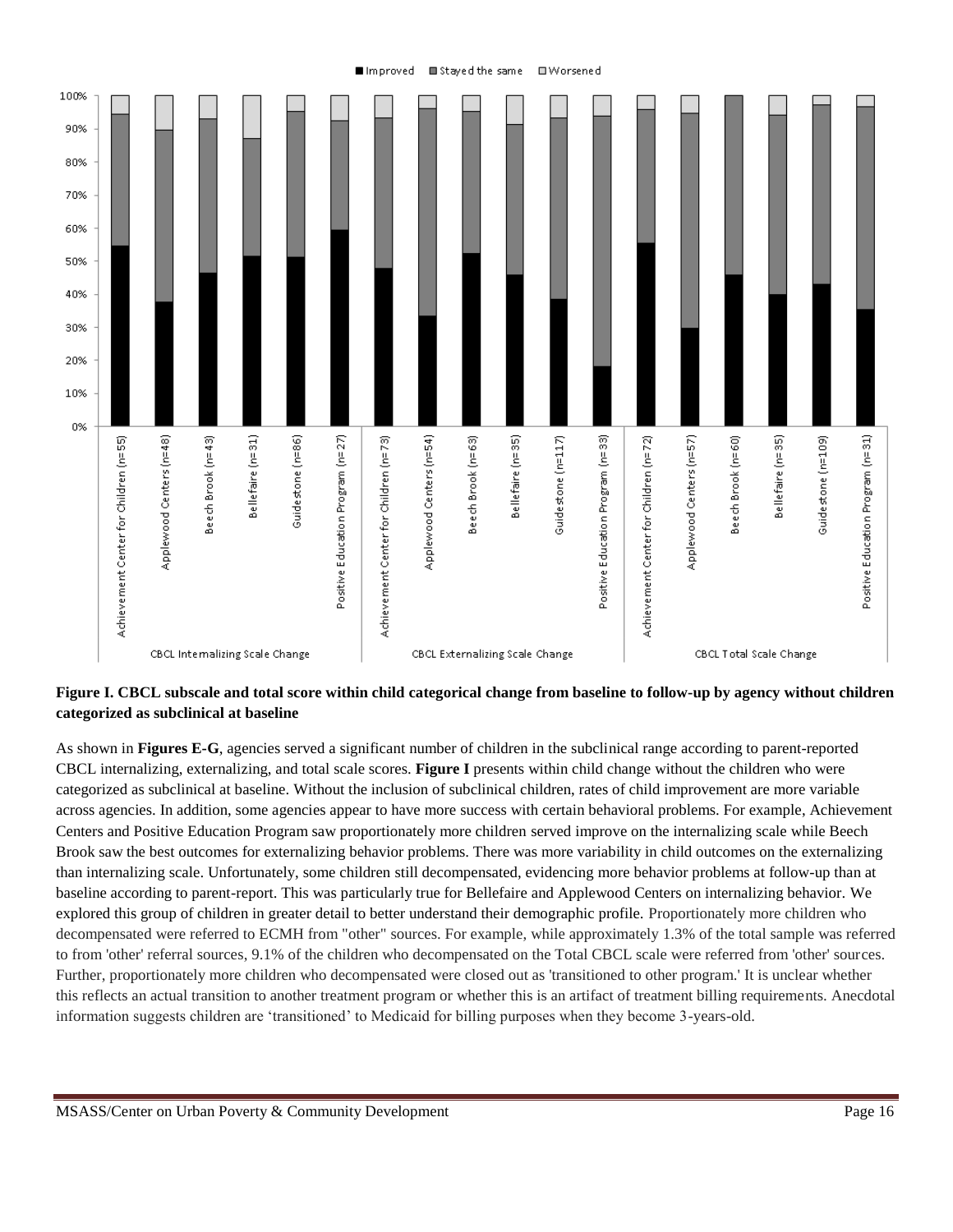

**Figure J. Average PIR-GAS scores at baseline and follow-up by agency**

**Figure J** presents data from the PIR-GAS as rated by ECMH providers at baseline and follow-up. No mean PIR-GAS differences were found between children cared for by a biological parent and children cared for by a foster parent. Therefore, data were combined in subsequent analyses. Sample sizes are again quite varied between agencies. The mean baseline rating for families served by Achievement Centers, Applewood, and Bellefaire was in the "distressed" range on the PIR-GAS (mean score between 51-60). On average, parent-child relationships were slightly more adaptive (i.e., within "significantly perturbed" range) among families served by Beech Brook. Conversely, relationships were more disordered among families served by Guidestone (i.e., within "disturbed" range). At follow-up, parent-child relationships among families served at all agencies still evidenced features of a disordered relationship; follow-up mean scores fell within 41-80 points. However, on average, families served by Achievement Centers, Beech Brook, and Guidestone improved an entire range. As with the CBCL, families who completed treatment saw the greatest parent-child relationship improvement. On average, the parent-child relationship improved by 10.8 more points among families who completed treatment as compared to families who withdrew from service.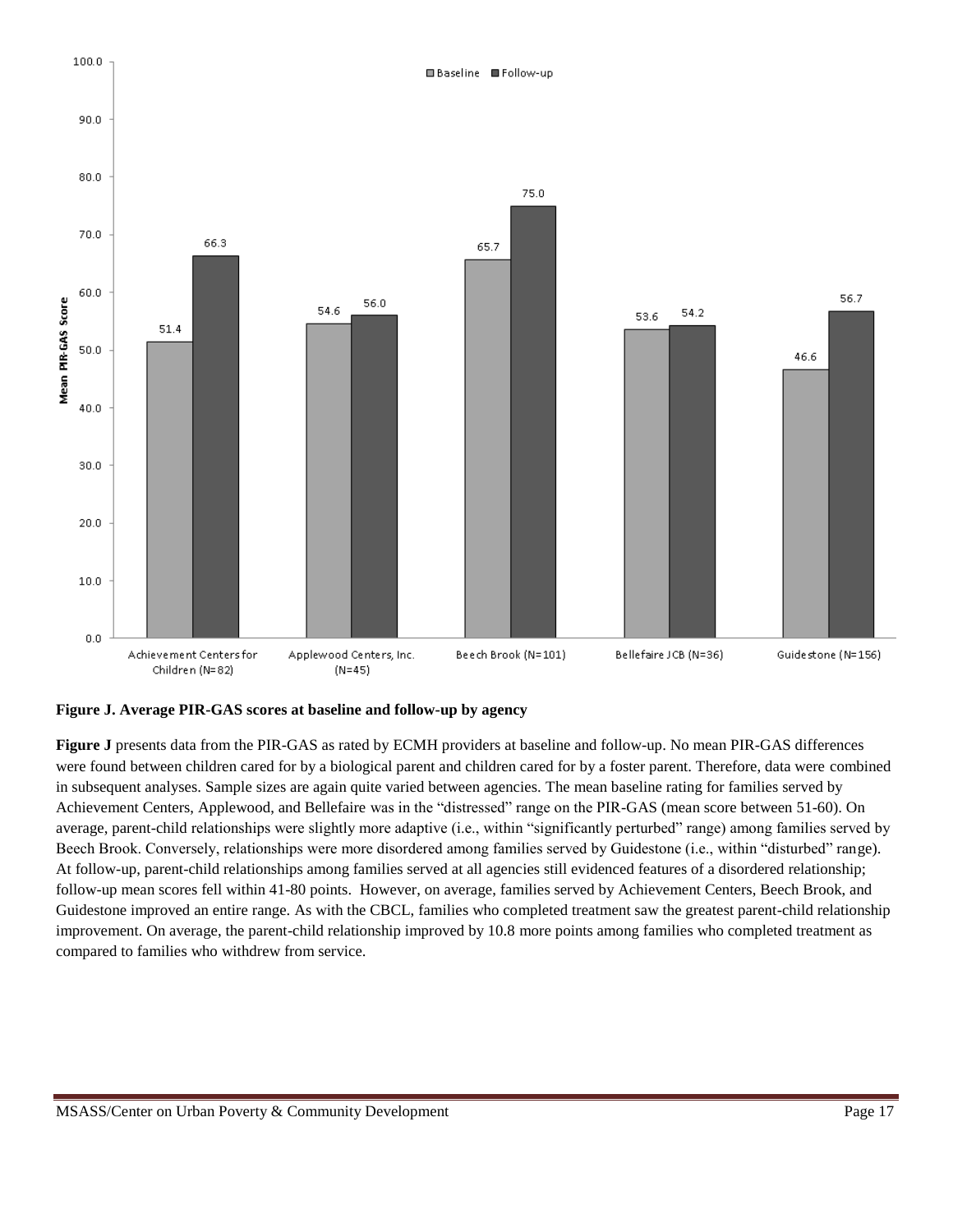

**Figure K. Range of PIR-GAS score distributions at baseline and follow-up among families served across agencies**

**Figure K** illustrates PIRG-GAS score distributions and parent-child relationship change using combined data from all agencies. At follow-up, 13.5% of parent-child relationships were categorized as adapted or well-adapted, a 7.4% increased from baseline. Similar improvements were made at the "disordered" end of the distribution (an overarching category that combines "documented maltreatment," "grossly impaired," "severely disordered," and "disordered" ranges). From baseline to follow-up, 15% fewer relationships were categorized as "disordered." Further, whereas the modal range at baseline was "disturbed" the most common relationship classification at follow-up was "significantly perturbed."

Figure K also speaks to the population reached by ECMH providers. Very few families were served who were categorized in the most severely disordered relationship categories at baseline; however, this should not be interpreted as an absence of significant need in the county.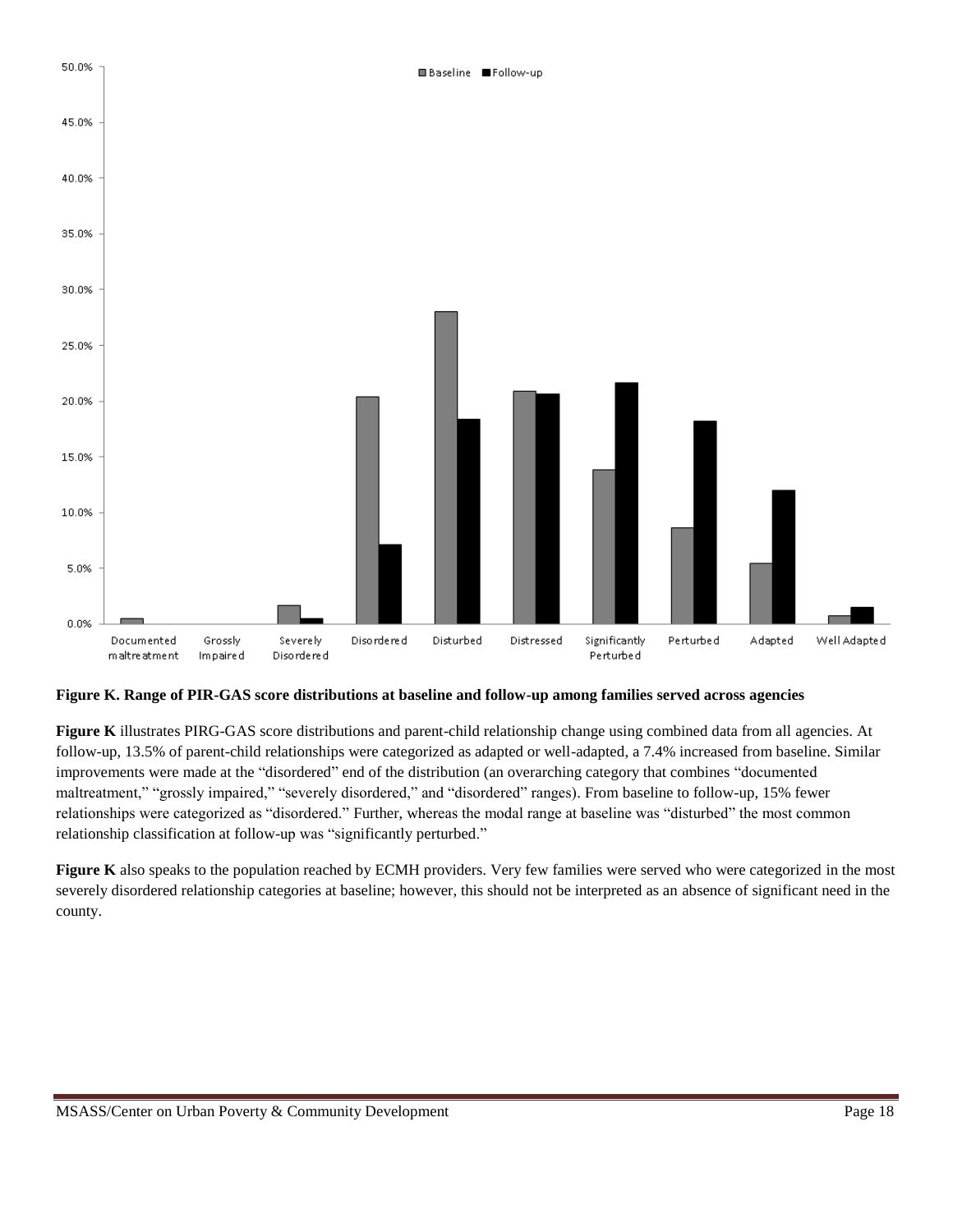### **EVALUATION RESEARCH QUESTION 3: FOR WHOM WERE ECMH SERVICES MOST EFFECTIVE?**

Children who demonstrated significant behavioral improvement from baseline to follow-up (i.e., change score was greater than or equal to +1.5 SDs of the sample CBCL externalizing, internalizing, or total scale mean) were examined in detail to explore whether demographic factors were related to ECMH effectiveness. Using this criteria, there were 32 children identified as making significant behavioral improvements as measured by the CBCL internalizing subscale, 41 using the CBCL externalizing subscale, and 35 using the CBCL total scale. **Table D** describes the demographic profiles of these children in comparison to the overall sample. Relatively large deviations from the total sample are noted in four areas: 1) Compared to the total sample, children who made significant improvements received, on average, between 6.7 and 15.4 more units of service; 2) Proportionally more of these children completed treatment, upwards of 87.5% as compared to the 30.0% completion rate in the larger sample; 3) While girls comprised 37.8% of the larger sample, they were more likely than boys to show extreme change. For example, 62.9% of the 35 children who made significant behavioral improvements as measured by the CBCL total scale were female; 4) More children in the extreme improvements groups came from two parent households than in the total sample.

| 11 cauncill.           |            |                      |                  |               |                  |                  |                  |                |
|------------------------|------------|----------------------|------------------|---------------|------------------|------------------|------------------|----------------|
|                        |            | <b>Service Units</b> | <b>Completed</b> | <b>Child</b>  | Axis I           | $Axi$ sis II     | <b>Dual</b>      | # of           |
|                        | Child age  | received             | treatment        | <b>Gender</b> | <b>Diagnosis</b> | <b>Diagnosis</b> | <b>Diagnosis</b> | <b>Parents</b> |
|                        | $M(SD)$ in |                      |                  | $\frac{0}{0}$ |                  |                  |                  |                |
|                        | months     | M(SD)                | $\frac{0}{0}$    | Female        | $%$ Yes          | $%$ Yes          | $%$ Yes          | $\%$ with 2    |
| Children who made      |            |                      |                  |               |                  |                  |                  |                |
| extreme internalizing  |            |                      |                  |               |                  |                  |                  |                |
| behavior               |            |                      |                  |               |                  |                  |                  |                |
| improvements $(n=32)$  | 28.7(7.5)  | 44.7 (47.6)          | 87.5             | 56.3          | 75.0             | 40.6             | 21.9             | 79.3           |
| Children who made      |            |                      |                  |               |                  |                  |                  |                |
| extreme externalizing  |            |                      |                  |               |                  |                  |                  |                |
| behavior               |            |                      |                  |               |                  |                  |                  |                |
| improvements $(n=41)$  | 29.0(7.3)  | 40.6(31.0)           | 78.8             | 53.7          | 85.4             | 36.6             | 26.8             | 60.5           |
| Children who made      |            |                      |                  |               |                  |                  |                  |                |
| extreme                |            |                      |                  |               |                  |                  |                  |                |
| improvements on        |            |                      |                  |               |                  |                  |                  |                |
| CBCL total scale       |            |                      |                  |               |                  |                  |                  |                |
| $(n=35)$               | 28.5(7.7)  | 49.3 (49.2)          | 81.5             | 62.9          | 85.7             | 31.4             | 20.0             | 71.9           |
| Children who made      |            |                      |                  |               |                  |                  |                  |                |
| extreme                |            |                      |                  |               |                  |                  |                  |                |
| improvements on        |            |                      |                  |               |                  |                  |                  |                |
| PIR-GAS $(n=35)$       | 22.8(7.7)  | 41.4(26.4)           | 85.3             | 48.6          | 80.0             | 57.1             | 40.0             | 51.5           |
| Total sample $(N=930)$ | 29.7(10.0) | 33.9(44.8)           | 30.0             | 37.8          | 79.8             | 34.2             | 23.7             | 46.7           |

| Table D. Demographic Characteristics of Children who made Significant Behavioral Improvements during ECMH |  |  |  |  |
|-----------------------------------------------------------------------------------------------------------|--|--|--|--|
| Treatment.                                                                                                |  |  |  |  |

Also of note is the distribution of children who made extreme improvements across the six ECMH provider agencies (see **Table E**). According to **Table E**, while Bellefaire and Positive Education Program served only 6.5% of the total sample, they provided ECMH services to significantly more children who made extreme improvements. For example, Bellefaire served 15.6% of the 32 children who significantly improved their internalizing behavior and 17.1% of children who significantly improved their externalizing behavior. On the other hand, Applewood Centers saw 16.1% of the total 930 cases but did not serve any of the 32 children who made extreme internalizing behavioral improvements.

### **Table E**. **Percent of Children who made Extreme Improvements Compared to Total Sample, by Agency**

|                                     | Achievement<br><b>Centers for</b><br>Children | Applewood<br><b>Centers.</b><br>Inc. | <b>Beech</b><br><b>Brook</b> | <b>Bellefaire</b><br>JCB | <b>Guidestone</b> | <b>Positive</b><br><b>Education</b><br>Program |
|-------------------------------------|-----------------------------------------------|--------------------------------------|------------------------------|--------------------------|-------------------|------------------------------------------------|
| Children who made extreme           |                                               |                                      |                              |                          |                   |                                                |
| internalizing behavior improvements | 21.9                                          | $0.0\,$                              | 15.6                         | 5.6                      | 34.4              | 12.5                                           |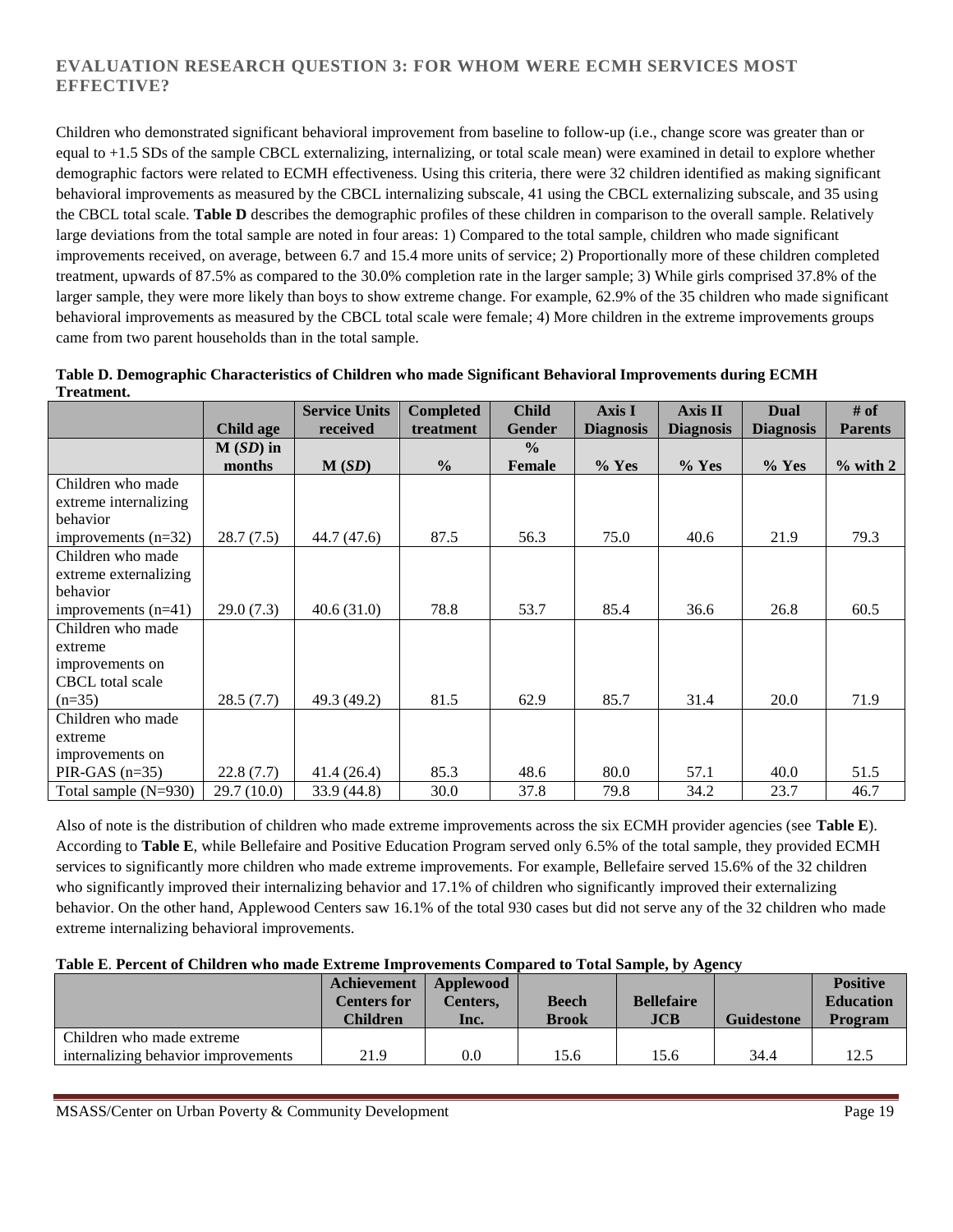| $(n=32)$                                                         |      |      |      |      |      |      |
|------------------------------------------------------------------|------|------|------|------|------|------|
| Children who made extreme<br>externalizing behavior improvements |      |      |      |      |      |      |
| $(n=41)$                                                         | 17.1 | 7.3  | 19.5 | 17.1 | 31.7 | 7.3  |
| Children who made extreme                                        |      |      |      |      |      |      |
| improvements on CBCL total scale                                 |      |      |      |      |      |      |
| $(n=35)$                                                         | 22.9 | 5.7  | 20.0 | 11.4 | 25.7 | 14.3 |
| Children who made extreme                                        |      |      |      |      |      |      |
| improvements on PIR-GAS $(n=35)$                                 | 45.7 | 2.9  | 11.4 | 2.9  | 37.1 | n/a  |
| Total sample $(N=930)$                                           | 21.6 | 16.1 | 15.8 | 6.5  | 33.5 | 6.5  |

Lastly, **Table F** illustrates the percent of each agency's total population that made extreme behavioral improvements. In regard to internalizing and externalizing behavior, Bellefaire had the largest percentage of their total clientele make significant change. Positive Education Program saw the most extreme change relative to their total clientele in total CBCL score.

|                                     | <b>Achievement</b> | <b>Applewood</b> |              |                   |                   | <b>Positive</b>  |
|-------------------------------------|--------------------|------------------|--------------|-------------------|-------------------|------------------|
|                                     | <b>Centers for</b> | Centers,         | <b>Beech</b> | <b>Bellefaire</b> |                   | <b>Education</b> |
|                                     | <b>Children</b>    | Inc.             | <b>Brook</b> | <b>JCB</b>        | <b>Guidestone</b> | <b>Program</b>   |
| Children who made extreme           |                    |                  |              |                   |                   |                  |
| internalizing behavior improvements | 3.5%               | $0.0\%$          | 3.4%         | 8.3%              | 3.5%              | 6.7%             |
| Children who made extreme           |                    |                  |              |                   |                   |                  |
| externalizing behavior improvements | 3.5%               | 2.0%             | 5.4%         | 11.7%             | 4.2%              | 5.0%             |
| Children who made extreme           |                    |                  |              |                   |                   |                  |
| improvements on CBCL total scale    | 4.0%               | 1.3%             | 4.8%         | 6.7%              | 2.9%              | 8.3%             |
| Children who made extreme           |                    |                  |              |                   |                   |                  |
| improvements on PIR-GAS             | 8.0%               | $0.7\%$          | 2.7%         | 1.7%              | 4.2%              | n/a              |
| Total number of children served     | $n=201$            | $n=150$          | $n=147$      | $n=60$            | $n=312$           | $n=60$           |

**Table F. Percent of Each Agency's Total Population that Made Extreme Improvements**

## **PARENT FEEDBACK**

At the end of March 2008, the six agencies delivering ECMH services began to use a uniform client feedback survey. The survey is administered to cases as close to the planned termination as possible. If a case terminates unexpectedly the agency sends the survey to the family via U.S. mail. Through the end of 2011, a total of 306 parent surveys were returned, which is an estimated 46% of the 664 cases closed during the period. Respondents were asked to offer ratings on 13 dimensions of their service experience. Overall ratings of the services provided and the staff were quite high. The majority of parents were pleased with the services received, pleased with the amount of time staff spent with their family, and found the staff person who worked with their child helpful and respectful. As to the parent's engagement in the treatment, the majority of respondents felt they were encouraged to take part and were actively involved.

As to measures of treatment benefit and outcome, the majority of respondents reported that they were pleased with the progress made by their child/family. Since starting the program, most parents reported learning about their child/family issue, that their child was doing better, their family was doing better, and their relationship with their child had improved. Overall, the majority of respondents reported that the program helped them deal with their child/family issues and they would return for service if a similar issue arose.

## **CONCLUSIONS**

The study described here analyzes data to inform program improvement and evaluation planning. Overall, the data support a conclusion that ECMH efforts are bringing about child behavior improvements and parent-child relationship benefits, particularly for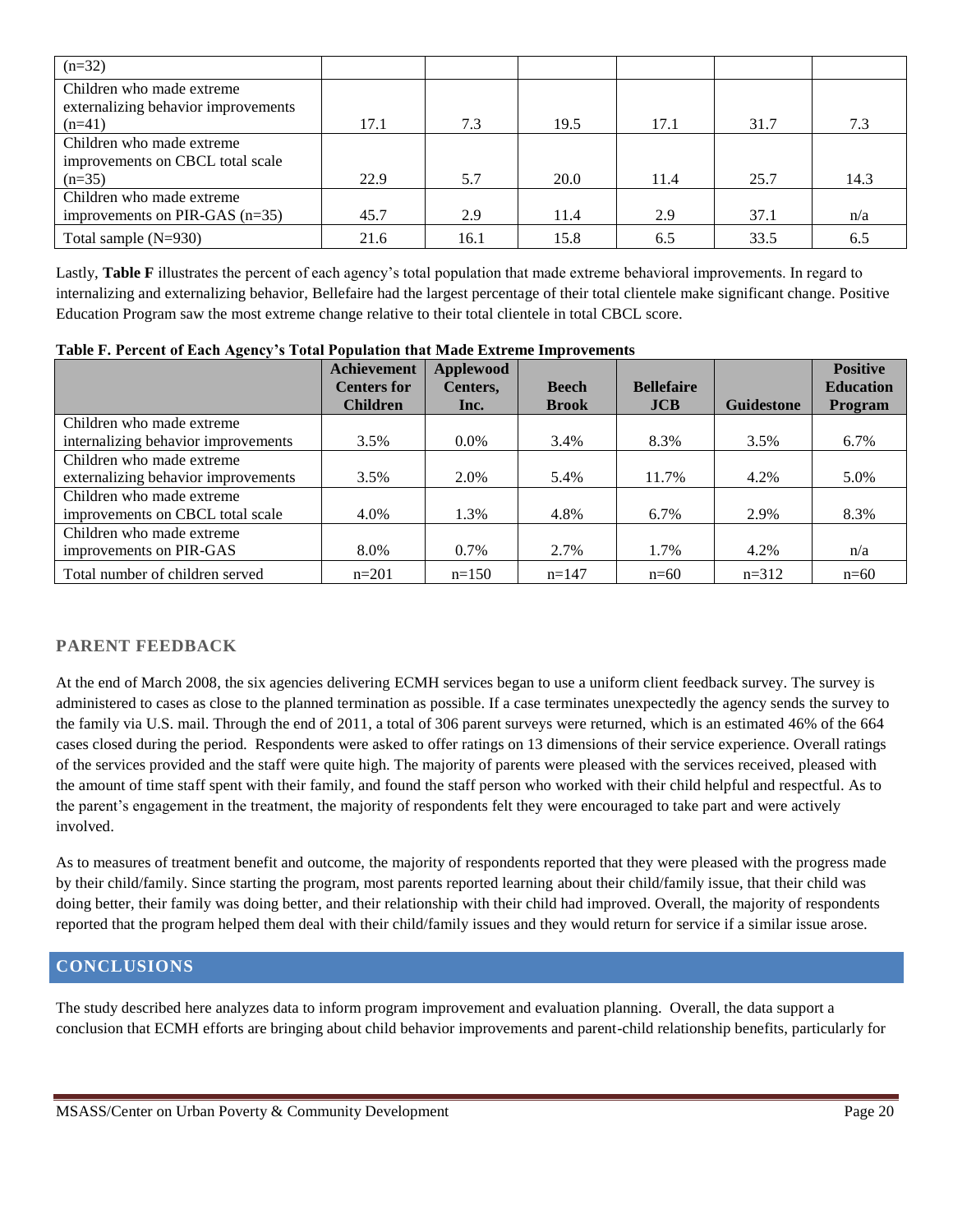families who complete their course of treatment. In addition, parent feedback regarding the treatment experience is overwhelmingly favorable.

Unfortunately, subgroup analyses (by provider agency and diagnosis) are hampered by limited sample sizes. While the patterns described provide a sense of the potential differences across subcategories, they should not be construed as reliable estimates of outcome change. As more data become available these analyses should be repeated to enhance our understanding of group differences.

### **RECOMMENDATIONS**

The following recommendations emerged after analyzing the ECMH data and sharing it with provider agency staff and Invest in Children:

Data-reporting Recommendations

- Ensure that submissions for subsequent quarters contain updated tables on all existing cases plus all new cases opened since the beginning of the reporting quarter. Some agencies are only submitting new cases.
- The number of children with 'missing' and 'n/a' values for Axis I and II diagnoses as well as the significant variability across agencies in the percentage of 'missing' and 'n/a' values needs to be further explored.
- Consistently record a child's diagnosis at intake. Anecdotal information suggests the current intake form does not capture DSM diagnoses, however, it is unclear whether some agencies are documenting DSM diagnoses in DC: 0-3 space.
- Create an option for 'transitioned to ECMH Medicaid funding' to differentiate between children who truly transition to another program as opposed to continue receiving service as usual that is paid for by Medicaid instead of IIC.

Programmatic Recommendations

- Define 'completed treatment' to ensure the term is consistently applied across ECMH providers.
- Consider capturing more detailed information about parents' mental health status, particularly among parents engaged in mental health treatment at the same time their child is receiving ECMH services.
- Explore the feasibility of administering (or reporting) additional outcome measures to document the impact of ECMH treatment. Particularly needed are measures of parent-level outcomes such as parenting skill, stress (e.g., Parent Stress Index), or confidence (e.g., Parent Sense of Confidence Scale). The inclusion of these variables would allow exploration of ECMH effects on parents as well as ECMH effects on children mediated through parent-level variables.
- At baseline, many children's behavioral issues did not reach borderline or clinical levels of significance as measured by parent-reported CBCL. It is unclear whether this is a function of a true absence of severe behavior problems or the result of parental reporting bias. For example, do all parents have the ability to accurately report their child's level of functioning? If not, explore collateral reporting methods or consider the inclusion of additional measures that may be more sensitive to reporter bias. If parents are accurate, reliable sources of information regarding their child's behavior, is the ECMH program reaching the neediest children?

### ECMH System Considerations

 Agencies demonstrated great variation in diagnoses. It is difficult to determine what this means with current data. Are different populations of children presenting at different agencies? Are agencies specializing in particular disorders? If so, should families be directed to particular sites depending on their presenting mental health concerns? On the other hand, is variation in diagnoses an artifact of practitioner training or theoretical orientation that differs by agency? Would the same child receive two different diagnoses at two different agencies? Additional data are needed to better understand this finding.